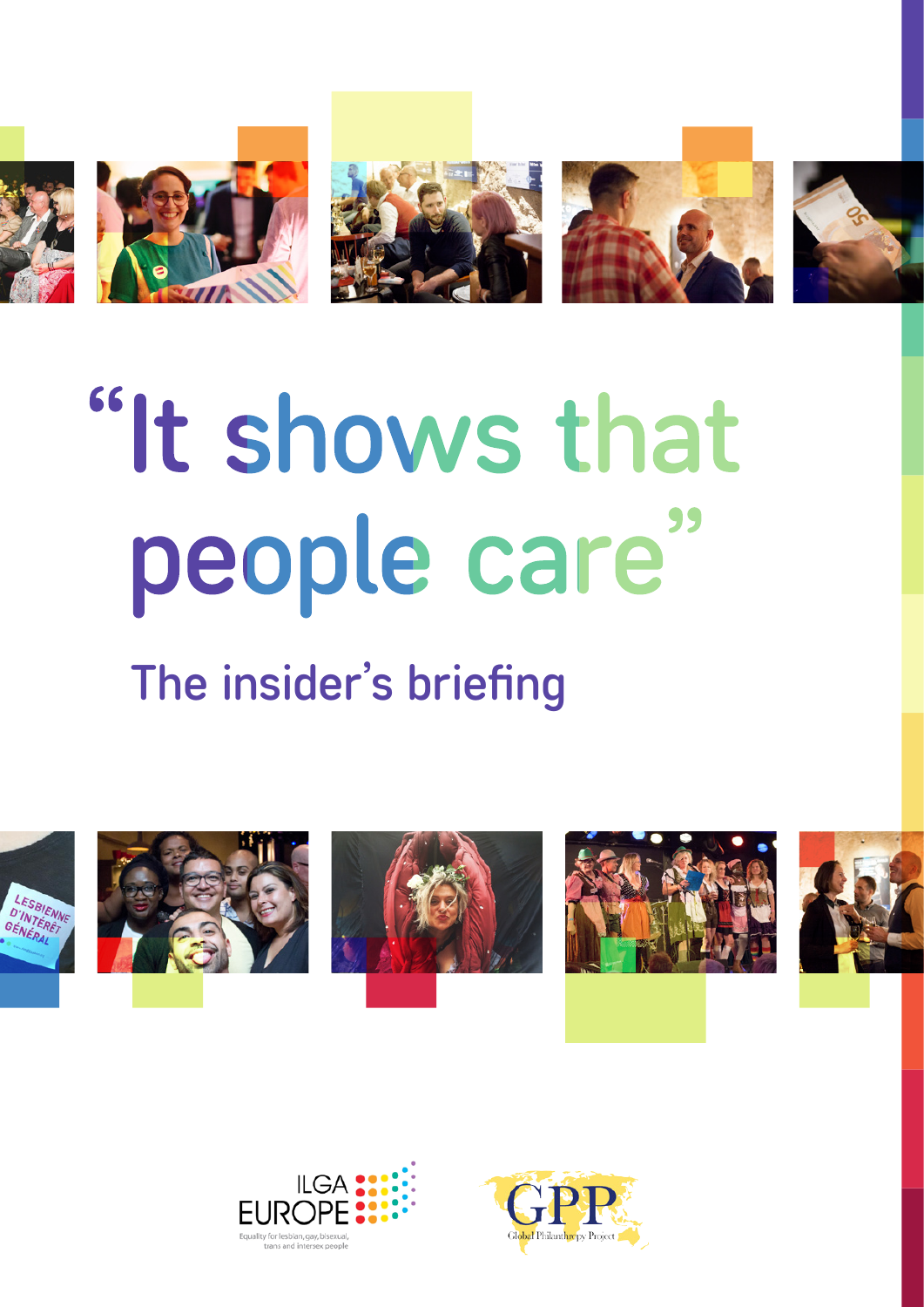# **Table of contents**

Introduction

| 1. The activist's briefing:                                                             |  |
|-----------------------------------------------------------------------------------------|--|
|                                                                                         |  |
|                                                                                         |  |
|                                                                                         |  |
|                                                                                         |  |
|                                                                                         |  |
|                                                                                         |  |
|                                                                                         |  |
|                                                                                         |  |
| 2. The funder's briefing:<br><b>Current and future considerations for the field  24</b> |  |
| The 5-year view: Increase organisations'                                                |  |
| The 10-year view: A strong ecosystem                                                    |  |
|                                                                                         |  |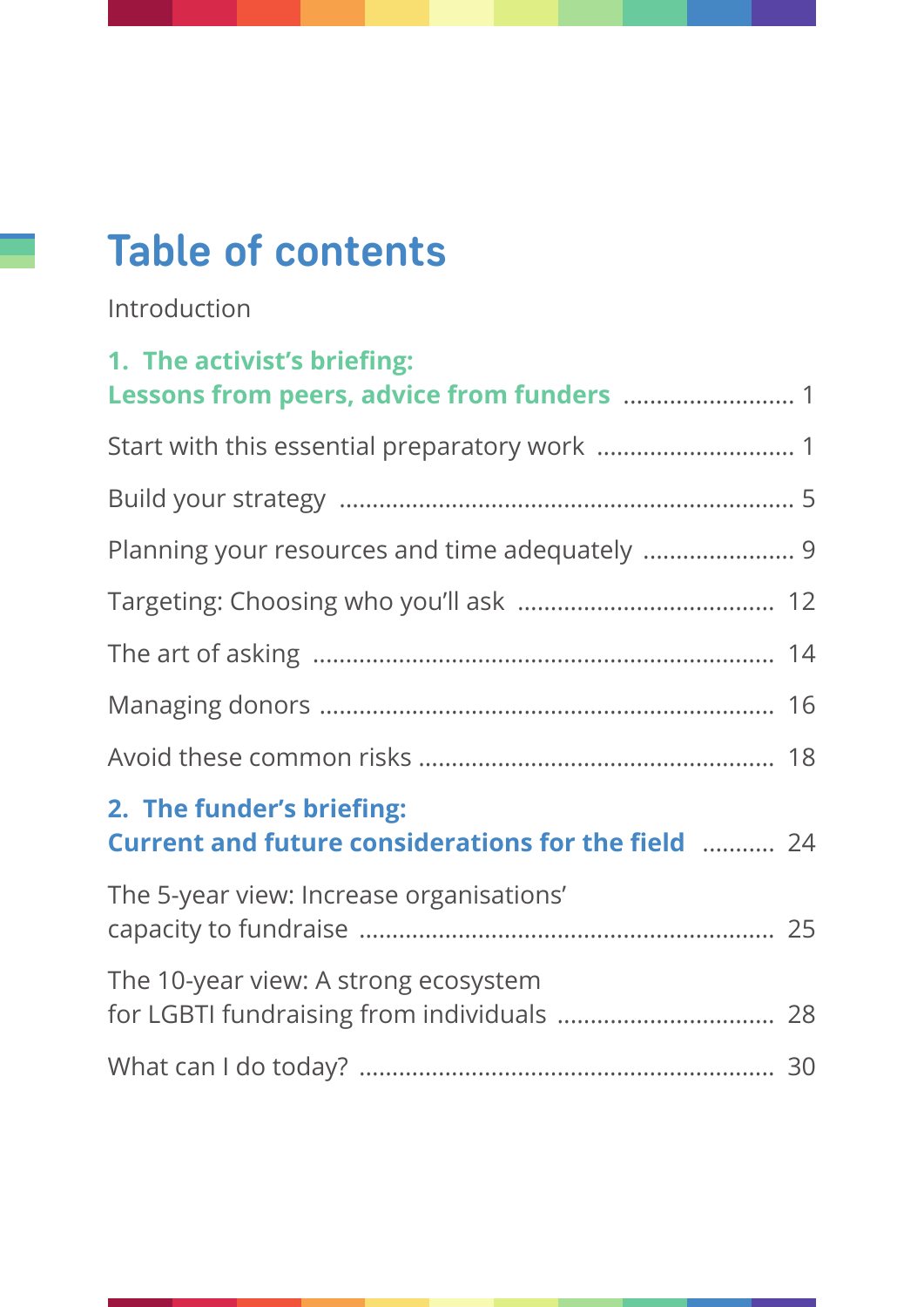# <span id="page-2-0"></span>**Introduction**

The guide *"It shows that people care": LGBTI organisations fundraising from individuals in Europe and Central Asia* is available to the public. Think of it as a general brochure.

## **By contrast, this private briefing is your user manual and starter pack.**

It is based on interviews with fundraisers and grant-makers, and offers advice on strategic aspects of fundraising not discussed in the guide.

We hope it will be valuable to activists and grant-makers alike.

 $\Delta$  It's only made available to LGBTI organisations and their funders. Please share it only to relevant contacts, and don't make it public or available online.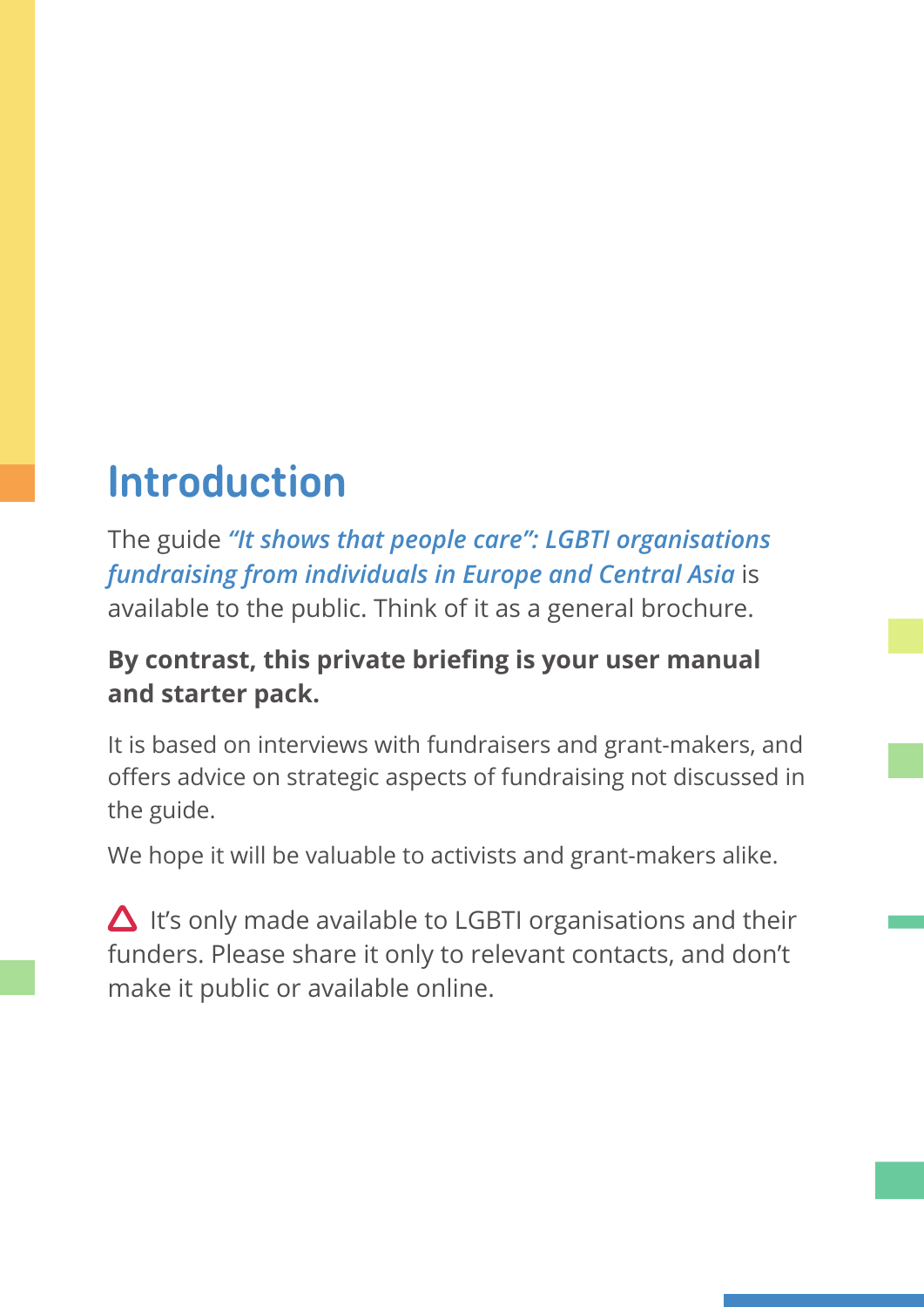# <span id="page-3-0"></span>**1. The activist's briefing: Lessons from peers, advice from funders**

**45 min. read**

66 Any funder's dream is for their grantees to become financially independent.

Adrian Coman, Arcus Foundation

**Whatever your level of experience, good fundraising requires continuous learning (including from mistakes or failure!)**. These pages explore crucial points on your fundraising journey: preparing, strategising, planning, targeting, asking, managing donors, troubleshooting, and (more!) useful resources. This is just a starting point, and we strongly encourage you to continue exploring.

# **Start with this essential preparatory work**

**Before you even decide to fundraise, you should take these three elementary steps**. Regardless of whether you raise money in the end, these exercises *will* strengthen your organisation and make you and your team better advocates.

First, **map your network**. This is as simple as asking, together with your entire staff and board (and maybe volunteers): "Who do we already know?" Don't write down individual names (unless there are very special individuals who significantly impact your work), but categories: past event guests, mailing list subscribers, fans on social media, Pride‑goers, party guests, parents of board and staff members, journalists, members of parliament, artists… For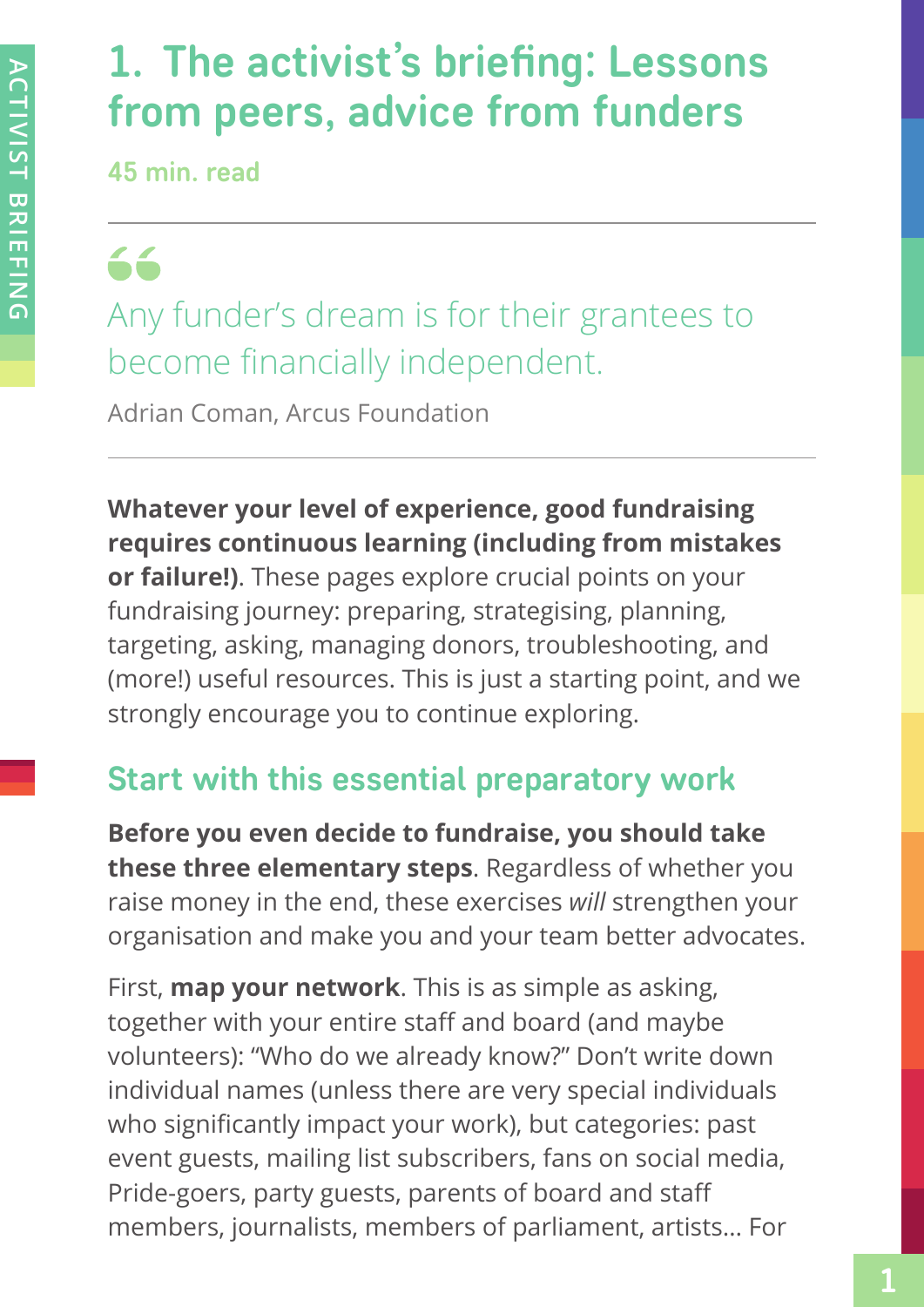each one, ask yourself: could they help you fundraise, or could you ask them for money directly? How do they fit in your fundraising plan?

Second, **map your resources**. There's a universal fundraising equation:

# Money collected – Initial investment = Benefits

Maximising your benefits requires keeping your initial investment as small as possible (and you'll always have to provide an initial investment, if only time and energy – but very often, money too). To keep your initial investment as small as possible, list the resources you already have. For example:

| You have                                         | You could                                                                                                                                         |
|--------------------------------------------------|---------------------------------------------------------------------------------------------------------------------------------------------------|
| Free access to a large<br>venue?                 | • Host a fundraising party<br>• Host a pop-up<br>fundraising gallery<br>exhibiting local artists<br>donating some or all of<br>their benefits     |
| The support of a local artist<br>or personality? | • Ask them to sell some<br>of their art or organise a<br>private concert, and give<br>you some or all of the<br>benefits                          |
|                                                  | • Organise a book<br>reading or Q&A in your<br>local bookshop with a<br>small entrance fee or<br>suggested donation going<br>to your organisation |

€.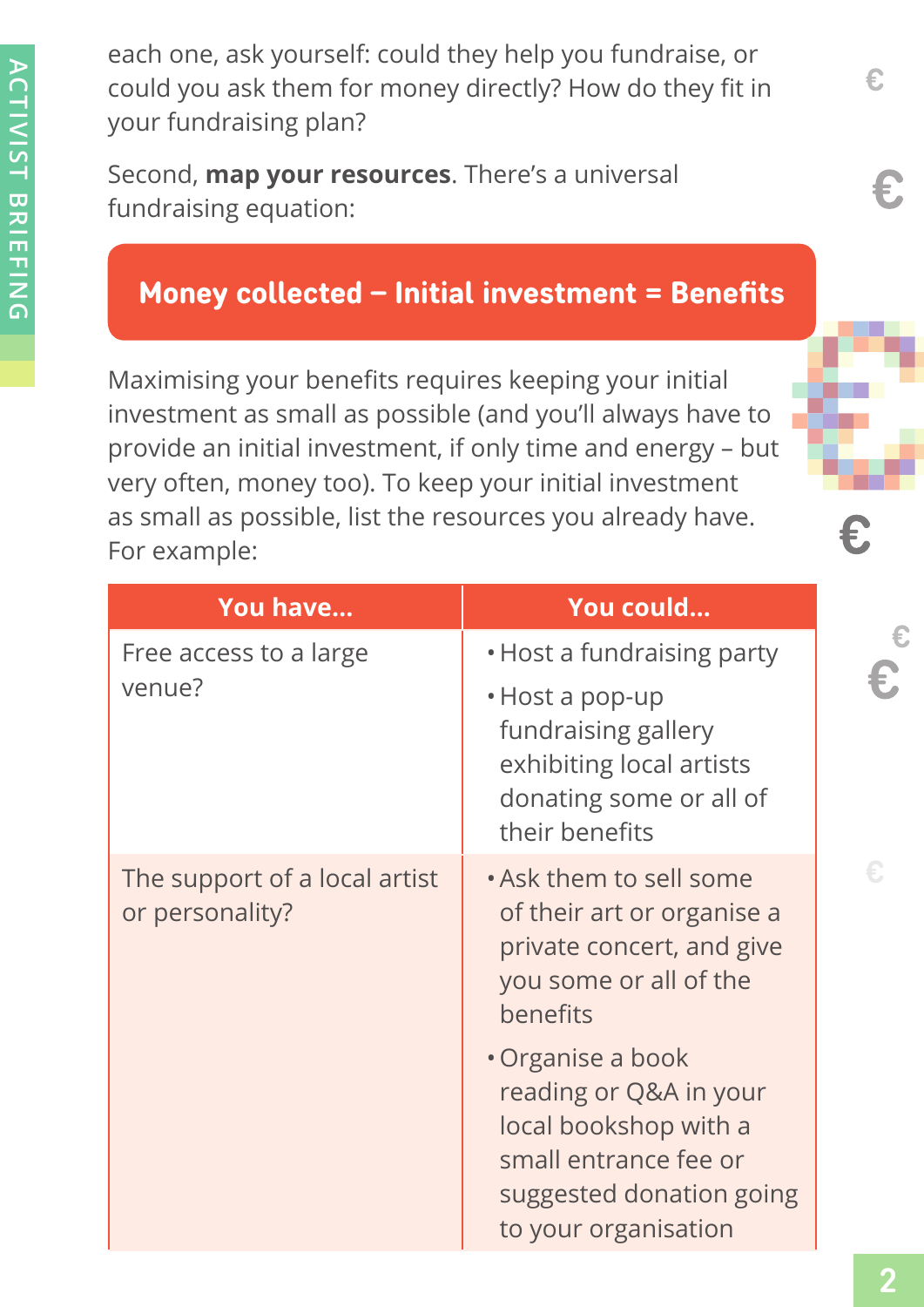| You have                                                                                    | You could                                                                                                                                                                                                                                                 |
|---------------------------------------------------------------------------------------------|-----------------------------------------------------------------------------------------------------------------------------------------------------------------------------------------------------------------------------------------------------------|
| Good relationships with a<br>café or caterer?                                               | • Host a fundraising tea<br>and cake afternoon                                                                                                                                                                                                            |
|                                                                                             | • Ask them to provide free<br>or cheap catering for<br>your next fundraising<br>event                                                                                                                                                                     |
| Good relationships with a<br>company?                                                       | • Ask them to donate<br>whatever they sell -<br>books, hotel nights, flight<br>tickets, spa vouchers -,<br>and sell these at an<br>auction or organise a<br>raffle with these prizes<br>• Ask them to match any<br>money their employees<br>raise for you |
| Good relationships with the<br>municipality?                                                | . Ask them for a room to<br>host your event<br>• Ask the mayor to speak<br>at your next fundraising<br>dinner                                                                                                                                             |
| A graphic designer, web<br>designer or community<br>manager in your board or<br>volunteers? | • Ask them to design<br>the graphics/website/<br>social media content of<br>your next fundraising<br>campaign<br>• Ask them if they have<br>clients who could be<br>interested to donate<br>to, or sponsor, your<br>fundraising efforts                   |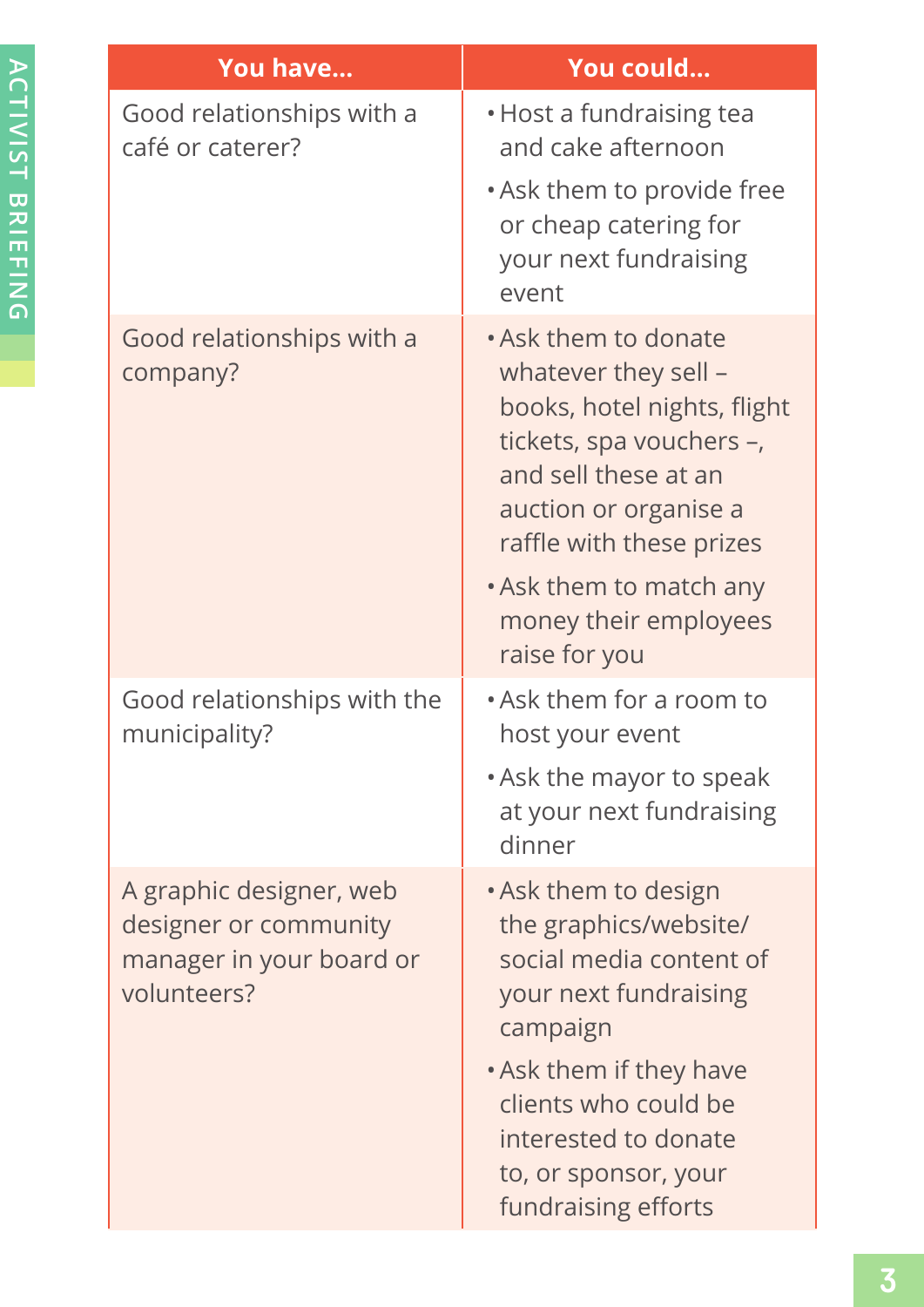| You have                             | You could                                                                                                         |
|--------------------------------------|-------------------------------------------------------------------------------------------------------------------|
| Sporty friends or members?           | • Put a team together<br>for the next local<br>competition, and ask<br>them to fundraise for<br>your organisation |
| Fearless and outgoing<br>volunteers? | • Train them to go out<br>on the street with a<br>collection box and a large<br>smile on their face               |
|                                      |                                                                                                                   |

You get the idea: list everything, and use your collective imagination. For more inspiration, check out publications by the LGBT Foundation and Stonewall in the main guide.

Finally, **work out your elevator pitch**. An elevator pitch is your best shot at describing what your organisation does, with the aim of convincing someone to donate – all in the fraction of a minute it takes to ride an elevator. It's what you'll use to convince people face to face, online, at a fundraising dinner, when selling merchandise, when meeting an unexpected potential donor… In short, in *any* form of fundraising.

# 66

Start by testing your elevator pitch with friends or existing supporters. It will help build your confidence and adjust your pitch, making you ready to ask strangers.

Addison Smith, Wellspring Advisors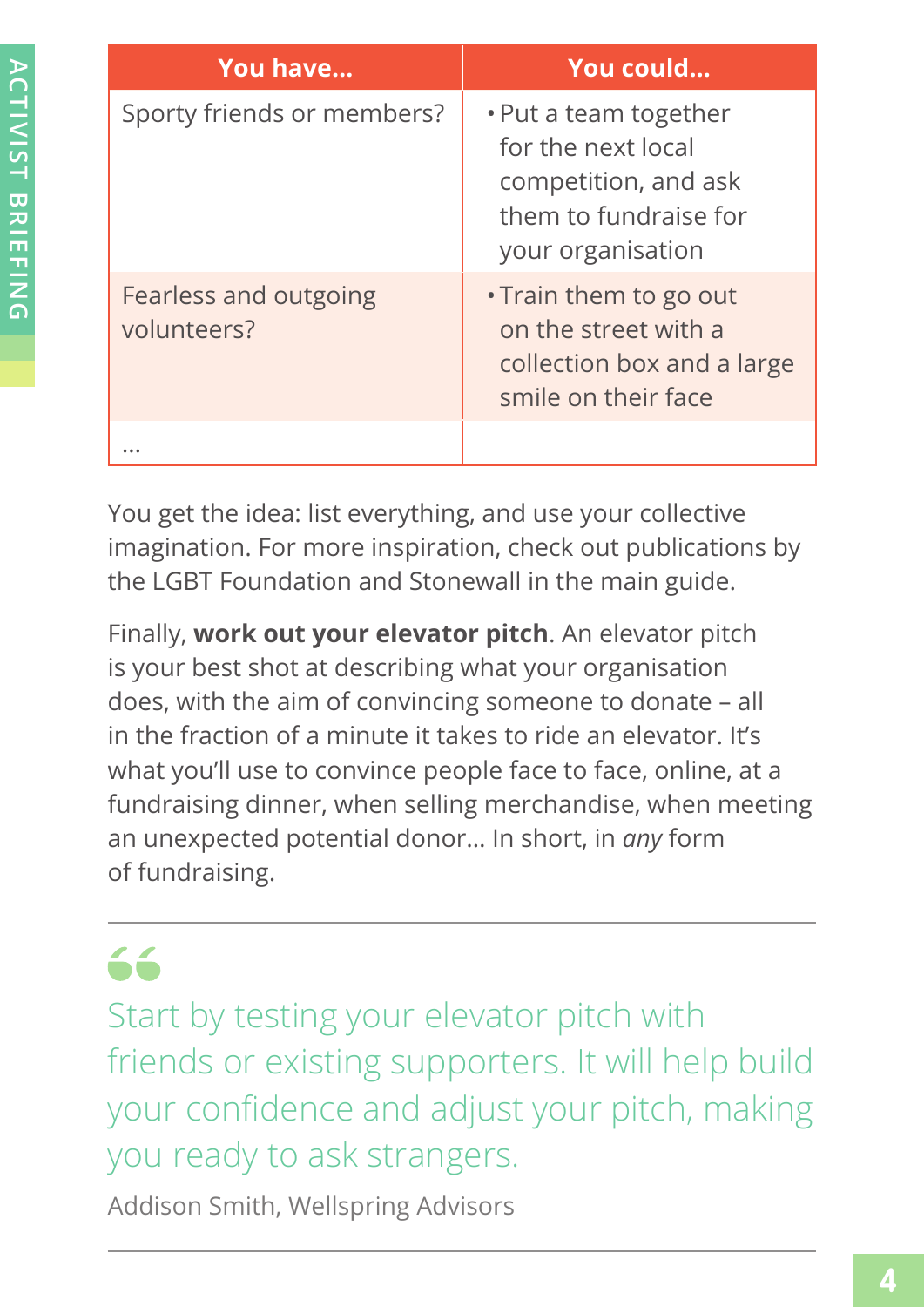<span id="page-7-0"></span>Don't aim for perfection; the months to come will give you plenty of time to rework your pitch if needed. But doing this at the start will help you define your unique selling points, and why people should support you.**1**

If you've mapped your network, mapped your resources, and worked out your elevator pitch, congratulations: you have a first loose fundraising plan.

# **Build your strategy**

Building towards donations takes time and coordinated effort, so it's essential to develop your loose plan into a solid strategy.

A good strategy for fundraising is clear, researched and realisable. This table can help you put together a first draft (but you should feel free to adapt it to your needs):

| <b>Section</b>   | Why?                                                                                                                                                                                                                                                                                                    | Ask yourself                                                                                                                                                                                                                           |
|------------------|---------------------------------------------------------------------------------------------------------------------------------------------------------------------------------------------------------------------------------------------------------------------------------------------------------|----------------------------------------------------------------------------------------------------------------------------------------------------------------------------------------------------------------------------------------|
| <b>Rationale</b> | Start by deciding<br>why you're going into<br>fundraising. Your strategy<br>will be different if it seeks<br>to fund a shelter for LGBTI<br>people, respond to a crisis<br>abroad, or collect funds<br>for your core budget.<br>The elevator pitch you<br>developed (above) should<br>make this easier. | . What project, action or<br>cause will we fundraise<br>for?<br>• Are we ready to build<br>our community of<br>supporters through<br>fundraising?<br>• Can we link fundraising<br>to at least some of our<br>priorities or other work? |

<sup>1.</sup> See the '**Resources**' section in the main guide for links to relevant useful information for your elevator pitch.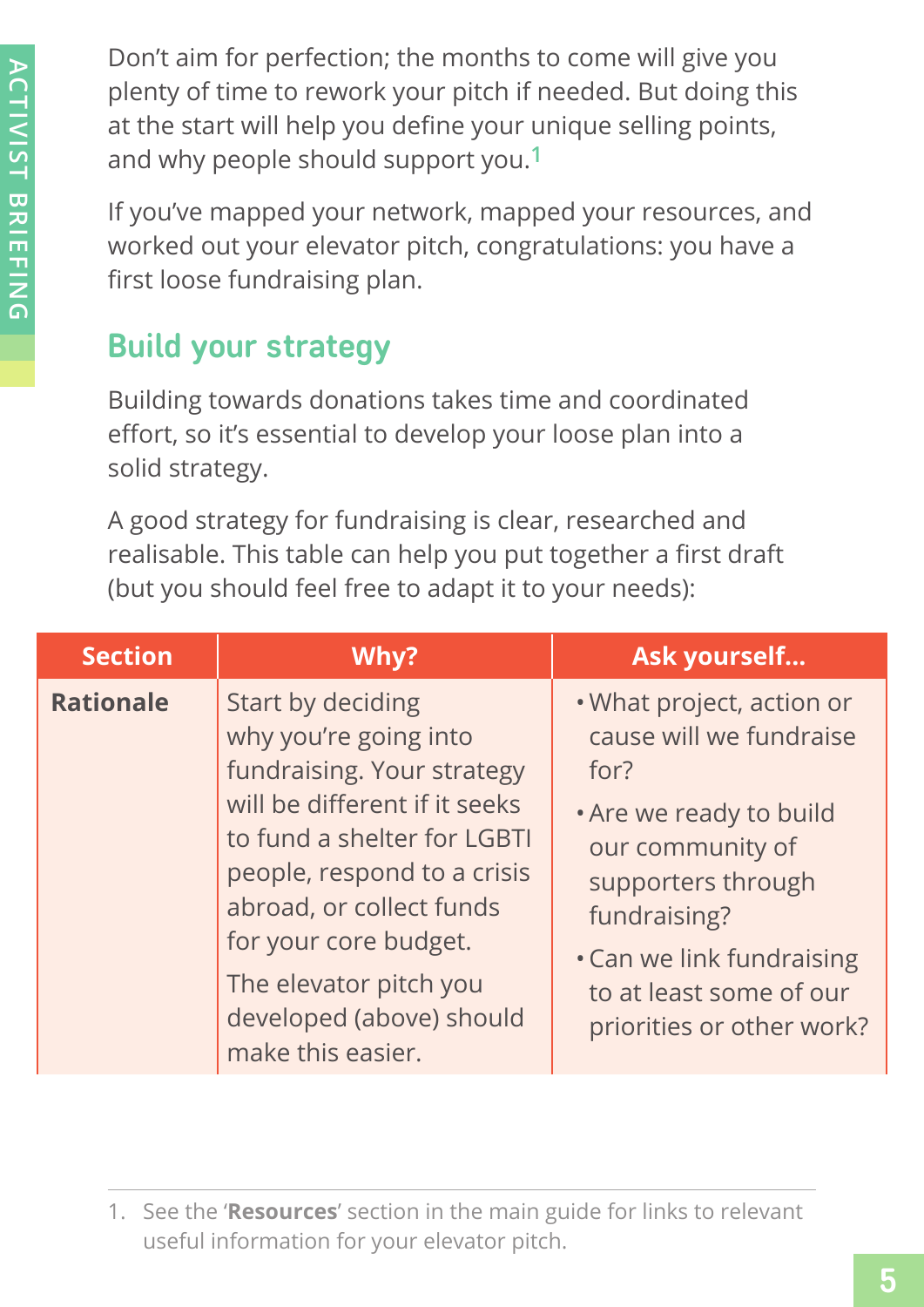| <b>Section</b>     | Why?                                                                                                                                                                                                                                                                                                                                                                     | Ask yourself                                                                                                                                                                                                                                                                 |
|--------------------|--------------------------------------------------------------------------------------------------------------------------------------------------------------------------------------------------------------------------------------------------------------------------------------------------------------------------------------------------------------------------|------------------------------------------------------------------------------------------------------------------------------------------------------------------------------------------------------------------------------------------------------------------------------|
| <b>Opportunity</b> | Are people in your close<br>circles of supporters<br>ready to donate? If they<br>aren't, it's unlikely others<br>will. Float the idea of<br>fundraising with a few<br>trusted people, or put out<br>a survey to your members<br>or Facebook followers<br>to find out if there's an<br>opportunity.<br>If you mapped your<br>resources (above), this<br>should be easier. | • Do we have a stable<br>community of<br>supporters?<br>• What precise groups<br>will we target for<br>fundraising?<br>• Do these groups<br>respond well to<br>the suggestion of<br>fundraising?<br>• What can we offer<br>them that's inspiring,<br>attractive or valuable? |
| <b>Objectives</b>  | Establish measurable<br>objectives (e.g. money<br>to collect) and/or key<br>performance indicators<br>(e.g. number of new<br>donors per month) to help<br>you measure progress<br>while you fundraise. Good<br>objectives are aggressive<br>but realistic.                                                                                                               | . How much do we<br>ideally want to collect?<br>In what time?<br>• How will we measure<br>progress while we<br>fundraise?<br>• What will we do if we<br>don't reach that goal?<br>Is it still worthwhile<br>trying?                                                          |
| <b>Activities</b>  | What activities will you<br>run to collect money? Will<br>this be online? At specific<br>fundraising events? At<br>Pride? How many of them<br>will take place, and how<br>will they complement<br>one another?                                                                                                                                                           | • What approaches best<br>fit our community and<br>our organisation?<br>• How can we create and<br>maintain momentum<br>for our fundraising<br>campaign?                                                                                                                     |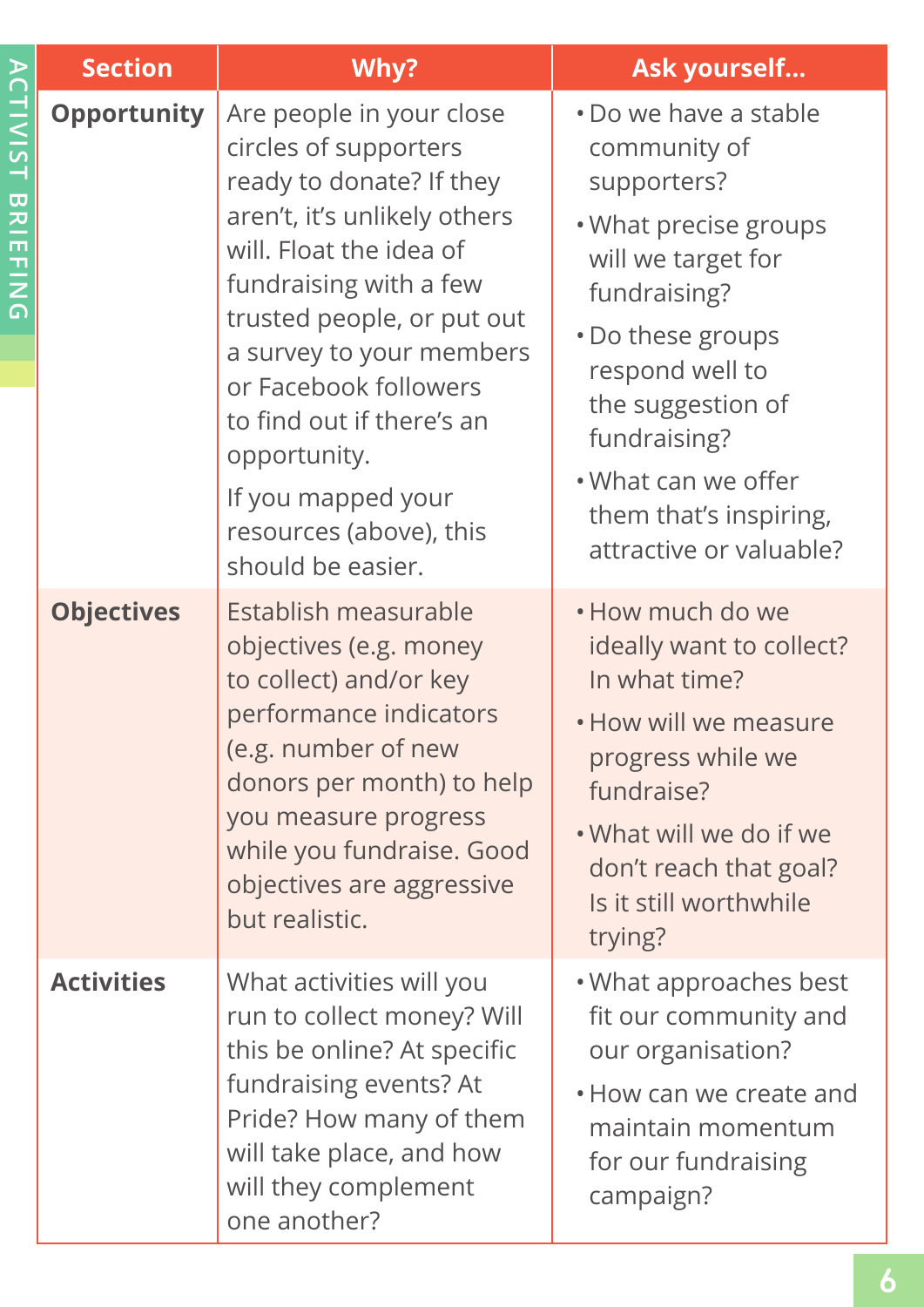# **Rationale: Always involve beneficiaries directly**

Are you planning to fundraise for another group, whether in your country or abroad? This is commendable, but you must spend the money collected following the wishes of the communities first affected. Never fundraise for a crisis or a cause that's not your own, and then use or send the funds without consulting reliable actors among those directly affected.

The same principle applies to any fundraising: if it's for a shelter for LGBTI young people, involve them in the decisionmaking and design of your own fundraising campaign. If it's for LGBTI refugees, involve them too. If it's for queer people from religious minorities, include them too. It's a basic principle of good activism, and your fundraising will be stronger for it.

#### **Objectives and activities: Stay local**

Don't try replicating success rates or amounts raised from other countries, especially if they have little in common with yours. The best indicator of what you can hope to collect is similar campaigns by NGOs in your local context, or proper research on fundraising (not only LGBTI fundraising) in your country or region, if this exists.

The same goes for the activities you'll run: the best fundraising is fundraising that belongs to the local culture. Is knitting popular where you live? Organise a campaign with a sponsor donating for every centimetre knitted. Are Sunday afternoon tea at home popular? Host a tea party with a box to collect donations. Does your country have a "1% tax donation" law? Encourage people to use it.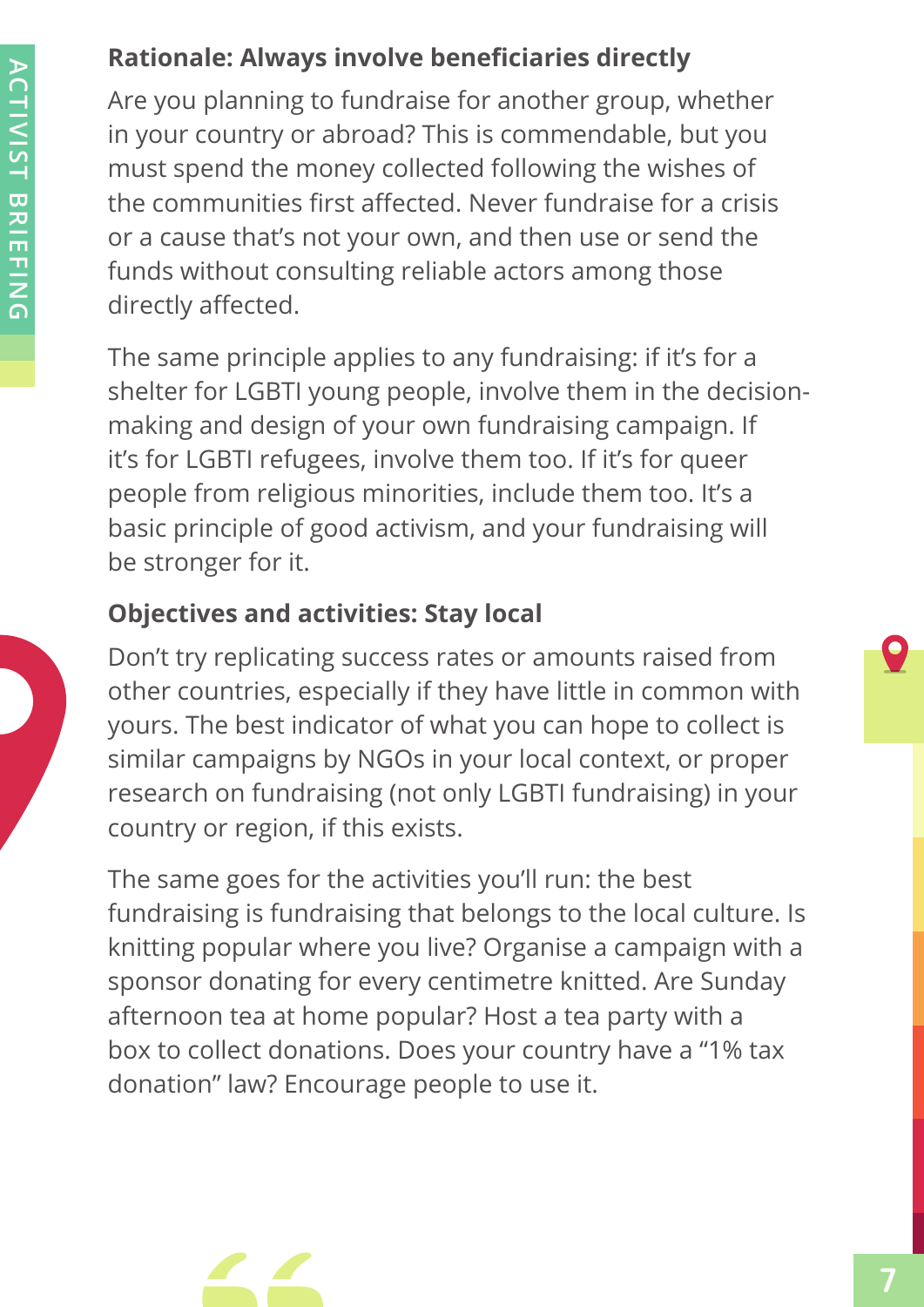# $f$

Your objectives and fundraising model must fit your organisation and your culture. It's a losing game to try replicating others' efforts – particularly if they're far away from your culture.

Charlie Rounds, Mossier Social Action & Innovation Center

# **Do-cu-ment!**

When you run fundraising events - galas, happenings, races, home parties, fundraising booths at Pride… –, don't forget to take pictures and videos! This will help show future donors that you've been active, show them that you're successfully engaging your community, and enable you to post video clips from a great event you ran on your website (in turn encouraging web visitors to come next time or donate online). If you can, get voluntary help from a professional photographer/videographer: it will make your communication measurably more attractive and professional.

# **Get ready for thorny questions**

Holding money means holding power, and things can get complicated if you're not prepared. For example, one organisation we interviewed was offered a donation for a project that couldn't use any additional money. Despite an explanation, the donor insisted that their money could only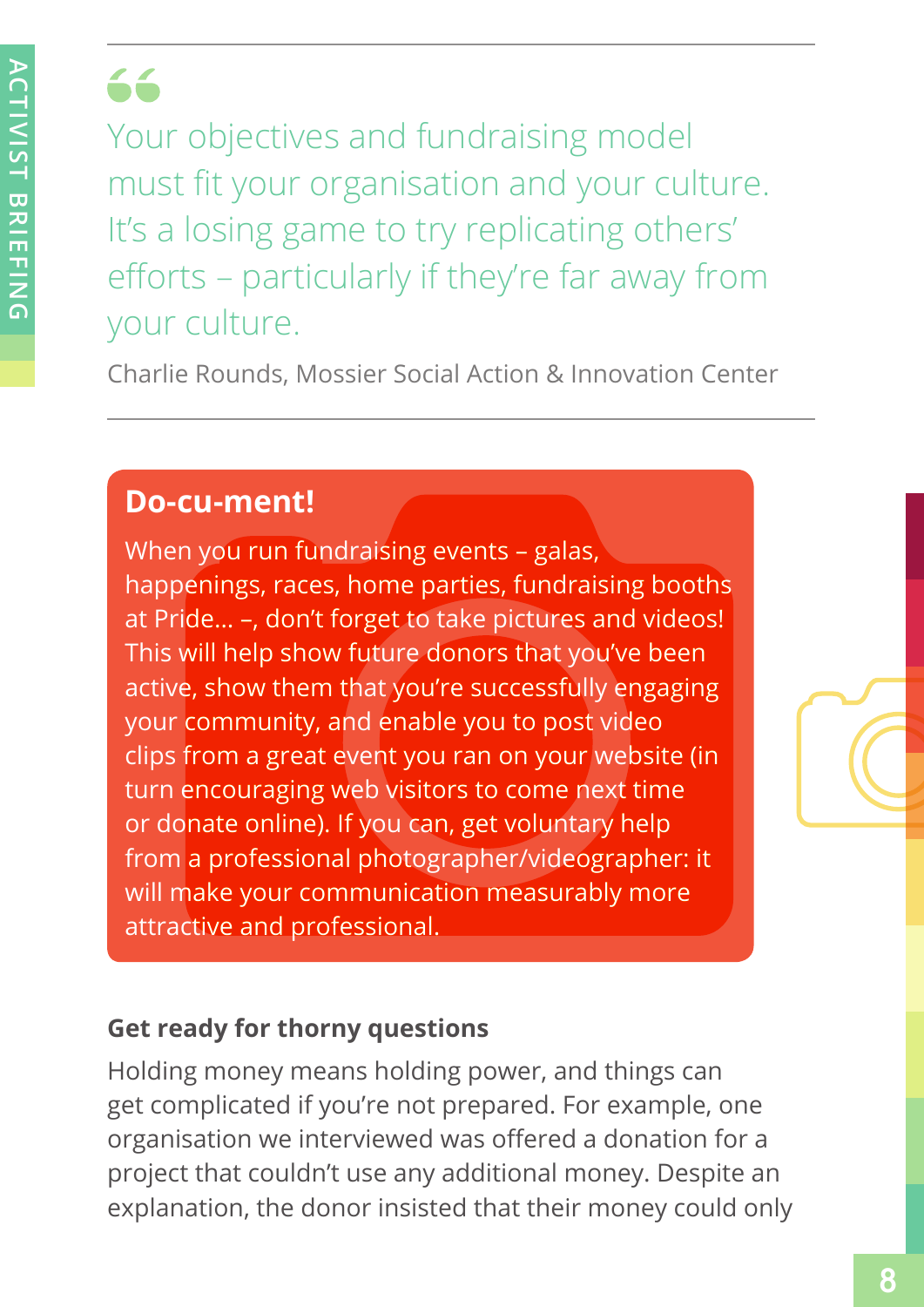<span id="page-11-0"></span>be used for that project. The organisation refused the gift, because it couldn't accept those conditions.

What would you do if a donor offered a large sum of money for a HIV-related project, but only to help white seropositive gay and bisexual men, not people of African descent? Or that it can't go to trans women? Or that it can't go to someone who's Muslim? Would you refuse the money? Or take it and abide by the donor's wishes (a legal requirement in many countries)?

Another organisation talked about the issue of equity. Different board members contribute different financial amounts to the organisation. Should this mean their voices weigh as much as their contribution, or is it "one person, one vote"?

These questions require time and careful deliberation to reach an agreement. Good answers are those that your whole team agrees to, and that align with your and your organisation's values.

# **Planning your resources and time adequately**

Look at your list of activities: **what will you need to make things happen?** This can mean a budget for initial purchases or to organise your first event from scratch. Very often, it also means the time that no one seems to have. Be ready for almost all activities to take longer than planned, and to decide who will provide this time: which staff, which board members or which volunteers?

Some organisations choose to hire a **development officer**. This is especially interesting if you plan to scale up your fundraising. Fundraising could also be the part-time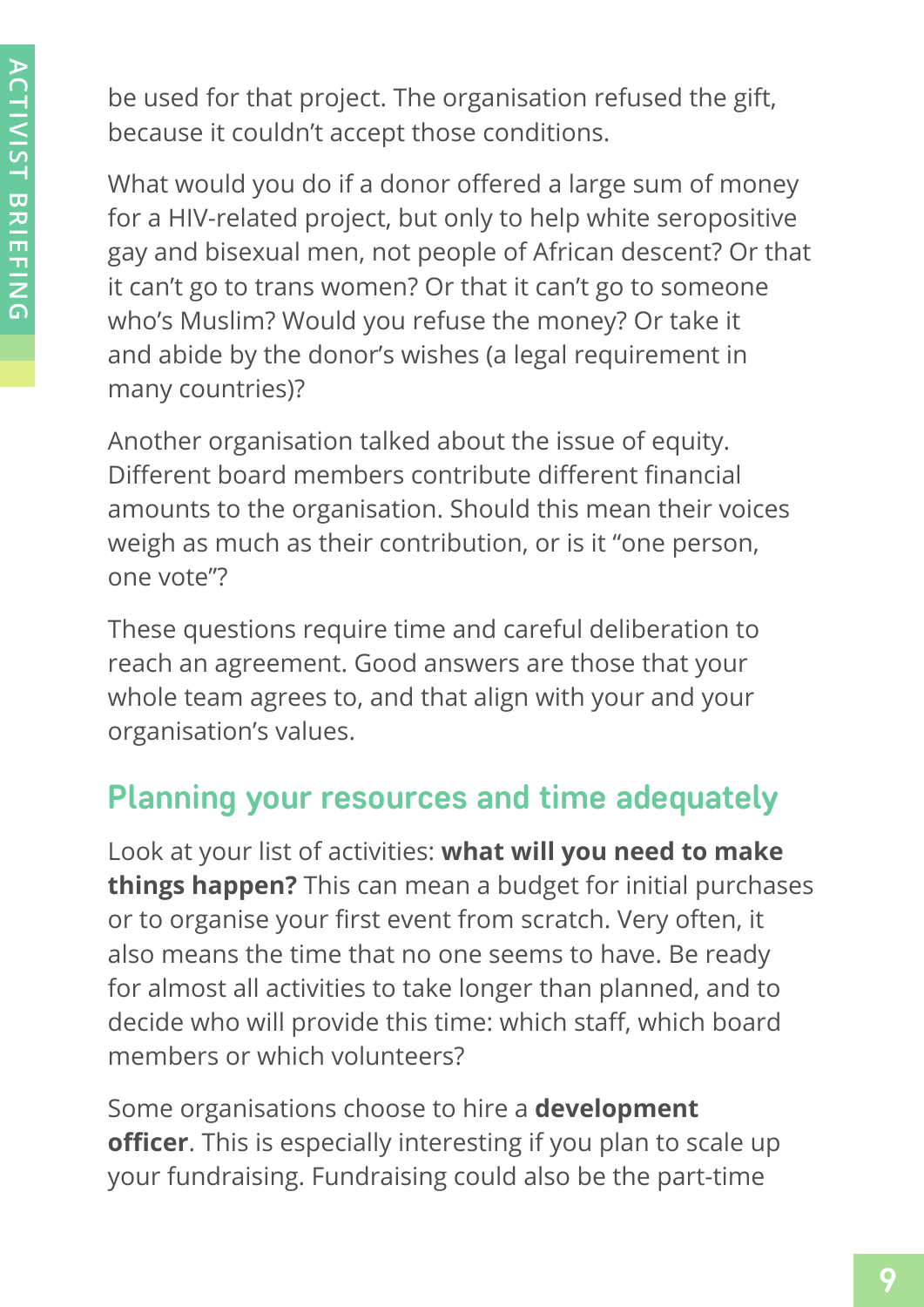responsibility of existing staff members – but beware: it requires very specific skills.**2**

One organisation we spoke to risked **reaching capacity** soon, preventing them from accepting new donors. Why? Because they send out personalised thank-you letters to over 10,000 donors at the end of each year. Last year, this alone kept three people busy for two weeks: preparing six different letters, segmenting, printing, signing, packing each one, posting them… That organisation's president also interacts with regular donors through meetings or phone calls three to four times a week… almost once a day. This is a great success, but they reckon they won't be able to welcome more donors without hiring more staff.

# **Timing: It will probably take longer than you think…**

Consider these example scenarios for just one fundraising activity (bear in mind you'll probably want to run each more than once):

# **• Raising funds for a Pride event: 6 months**

|  | <b>NTH</b> |  |
|--|------------|--|
|  |            |  |
|  |            |  |
|  |            |  |

- Months 1–3: Planning; messaging; writing, designing and printing leaflets; recruiting and training volunteers; setting up online donations
	- Months 4–5: Collecting money at events, on the street and online
- Month 6: Closing campaign; announcing results; thanking donors; building or updating donor database
- 2. "Fundraising" isn't a skill: it's a discipline. It requires many skills, including for example: setting up and managing databases; doing personalised electronic and paper mailings; budgeting; marketing; asking for money; managing events; managing volunteers; etc.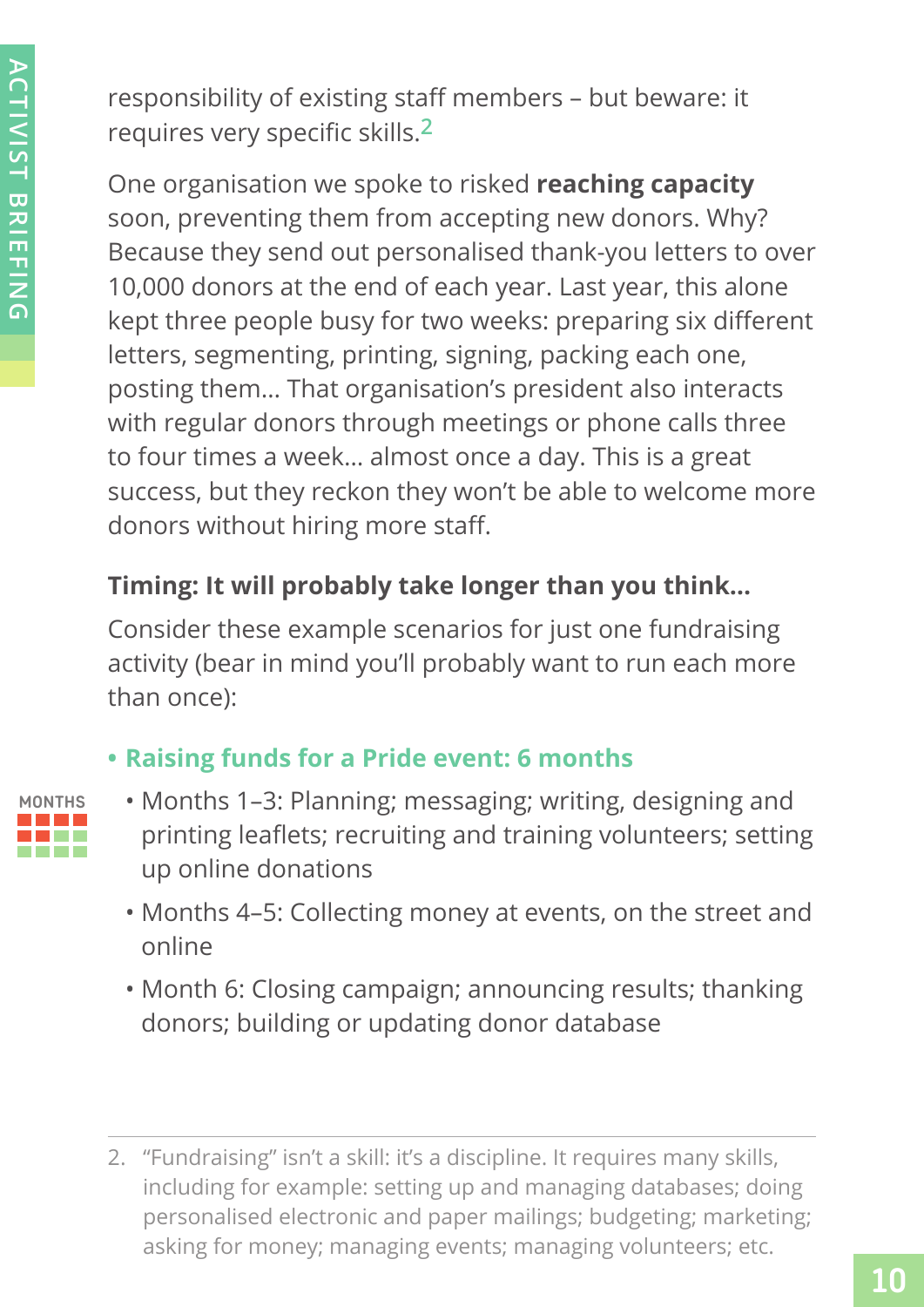## **• Crowdfunding for a community project: 8 months**



- Months 1–2: Planning; messaging; identifying key audiences, and main messages and requests for each one
- Months 3–4: Designing social media posts, graphics and/ or pictures; securing advance support from leading users/ celebrities; setting up the crowdfunding page
- Months 5–7: Running the campaign online; asking leading users and donors to share; communicating about the campaign on parallel channels (e.g. radio or events)
- Month 8: Closing campaign; announcing results; thanking donors; building or updating donor database

# **• Running a fundraising gala: 12 months**



- Months 1–4: Putting the team together; planning; creating the concept and programme; budgeting; inviting speakers/performers; finding and booking a venue; approaching and securing sponsors and partners
- Months 5–7: Securing sponsors and partners (continued); messaging; planning marketing and communication; creating and designing event materials; securing providers, including for food and drinks; planning the fundraising prior to, during and after the event (e.g. a raffle, an auction, a competition, collection boxes, matching donations, follow-up fundraising…); confirming details with speakers and performers; announcing the event
- Months 8–10: Running the registration campaign; advertising the event; buying materials; finalising details of the event; rehearsing and hosting the event
- Months 11–12: Thanking guests, donors and team; announcing fundraising results; building or updating donor database; settling invoices and accounts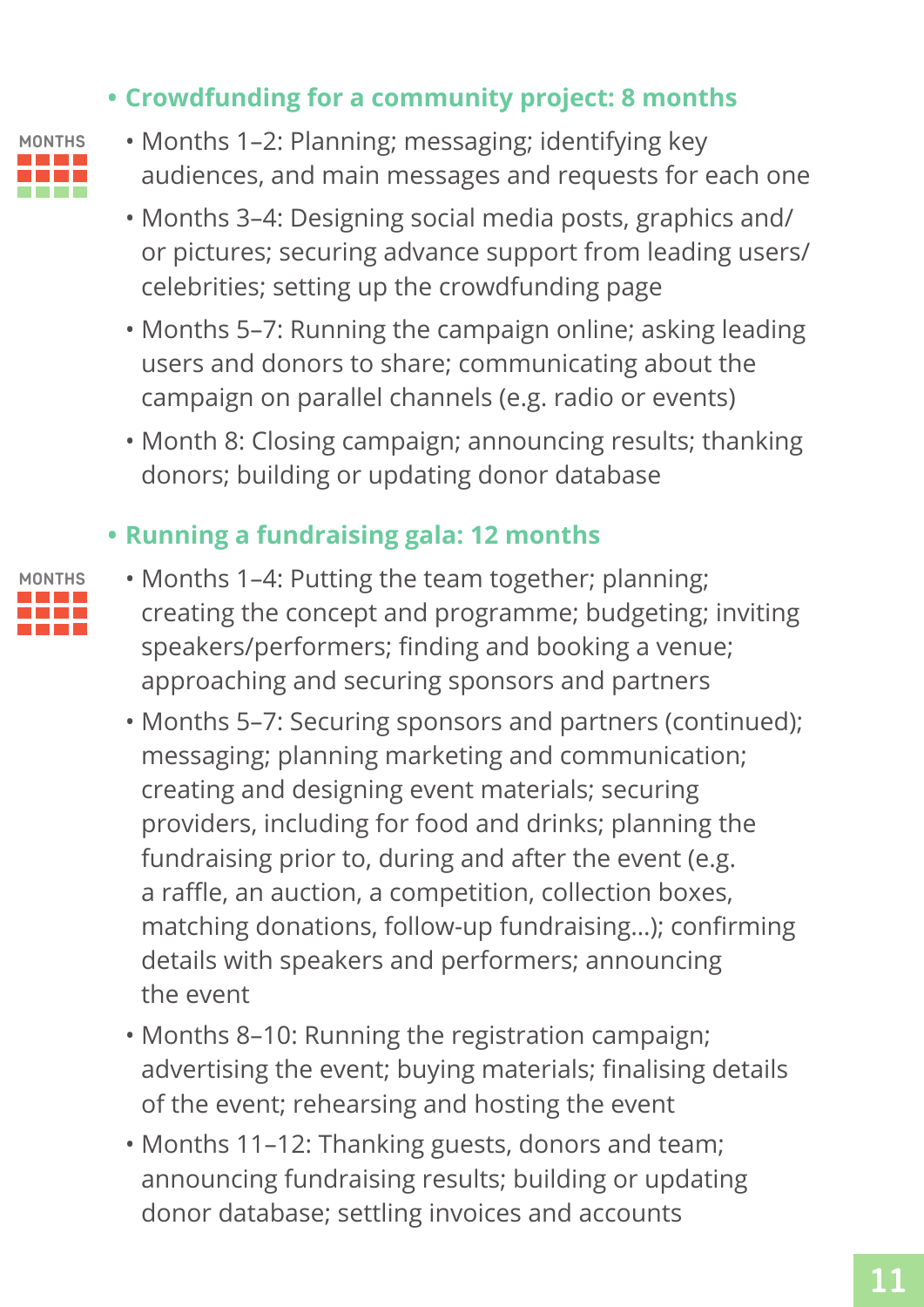# <span id="page-14-0"></span>**Targeting: Choosing who you'll ask**

**How do you decide who to ask?** Start by pulling together contacts from all the files and databases you have and whom you have the permission to contact: mailing list subscribers; past event attendees; people who have been in touch with your organisation; etc. To that, add staff and board members' close circles of supportive friends and professional networks.

Among all these groups, try to identify likely donors. Make groups of contacts or establish general profiles, and consider whether and how to approach each group or profile.

#### **Mind the law, including EU law**

In the European Union, the EU General Data Protection Regulation (GDPR) enters into force in May 2018. Processing an individual's data (email, address, personal information…) and contacting them about fundraising will require their clear and unambiguous consent (e.g. opting in to receive communications on your website). Make sure you have permission to contact your prospects in compliance with all legal requirements. If necessary, ask larger and better-established NGOs or consultants for advice.

#### **Local vs international**

Who will you ask for money: locals in a country where fundraising is rare? Or foreigners in a far-away country, but where fundraising is common?

There is no obvious answer to this dilemma. **Fundraising from locals** will make it harder to obtain money. But in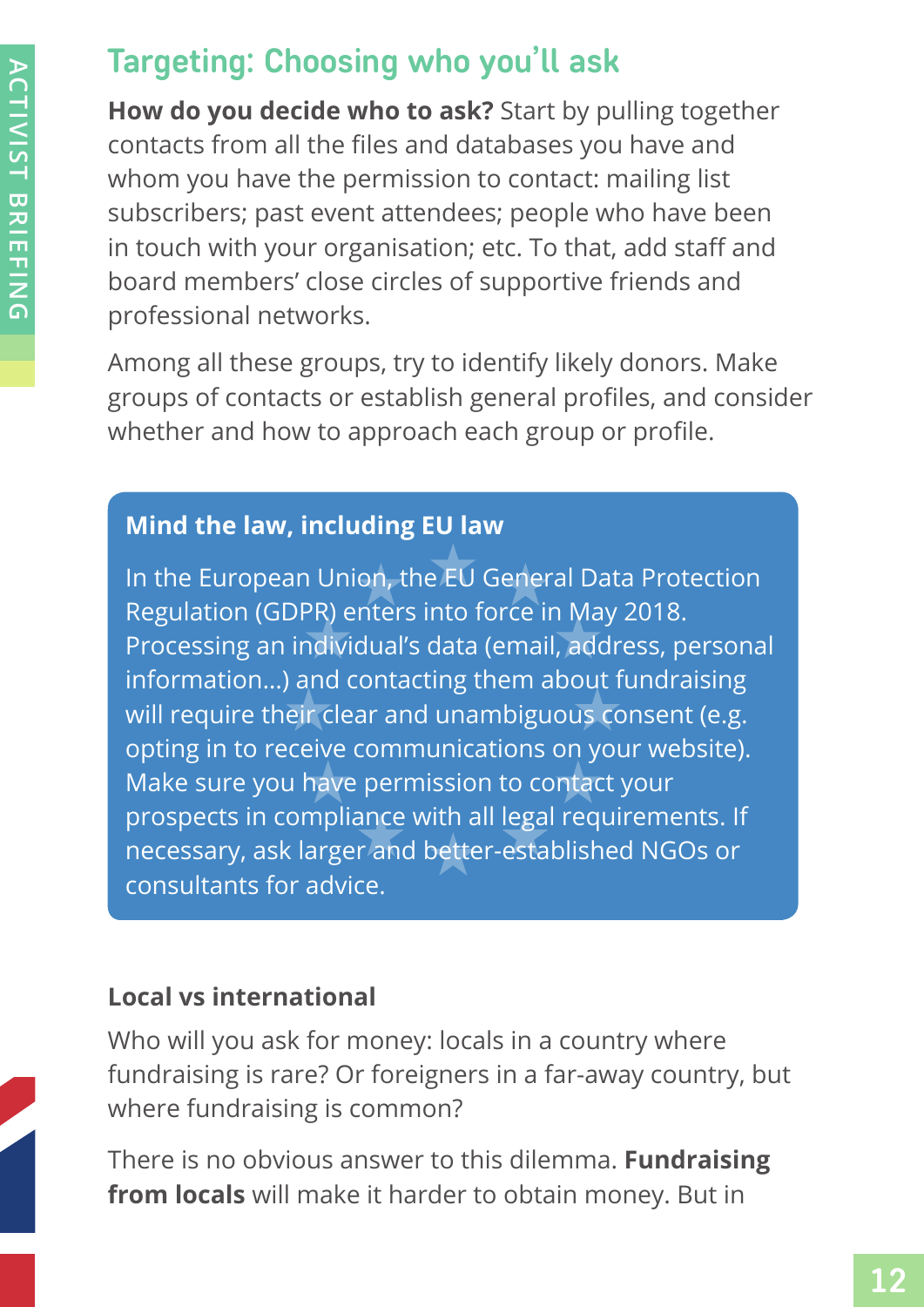the long run, you will build relationships that will prove irreplaceable to support your cause, and change hearts and minds.

On the other hand, **fundraising abroad** in more fundraising-friendly cultures – say in the United Kingdom or United States – will make it easier and faster to access money. (Though mind that your intermediaries, whether foundations or online platforms, will always charge a small percentage of your earnings.) But in the long run, you won't build relationships that are as meaningful, and you won't have changed your fellow citizens' views.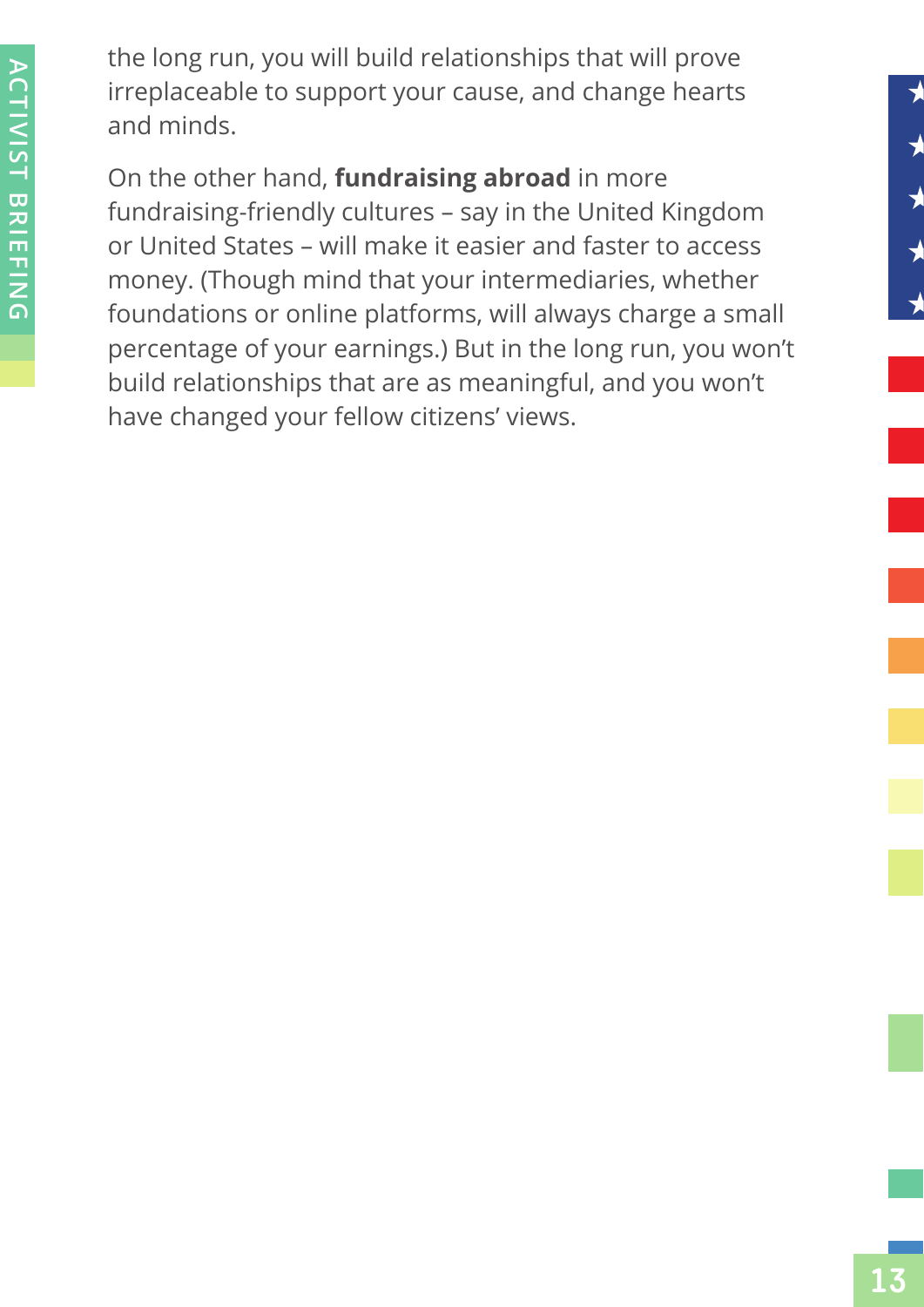# <span id="page-16-0"></span>**The art of asking**

The way you ask individuals for money is as important as all your preparatory work until this point. And the stress of asking doesn't help.



66

It takes personal leadership and commitment to raise funds from individuals. This applies to anyone, from directors to volunteers: you build individual relationships with donors one by one, make friends with your future supporters, show them they can trust you. Don't take 'no' for an answer: adapt, come back with other ideas. But always with charm and kindness.

Charlie Rounds, Mossier Social Action & Innovation Center

#### **Build up to the ask**



**Ideally, plan for repeat conversations**. Money won't appear the first time a supporter encounters your organisation, because they don't know or trust it yet. You need to plan several activities so supporters cross your path several times: through a tweet, a newspaper column or advert, an event, a Pride, an e-mail. All of these count.

When a supporter first encounters your organisation, **tell** them about your work.



When they meet you a second time, ask **how** they would like to get involved in the organisation.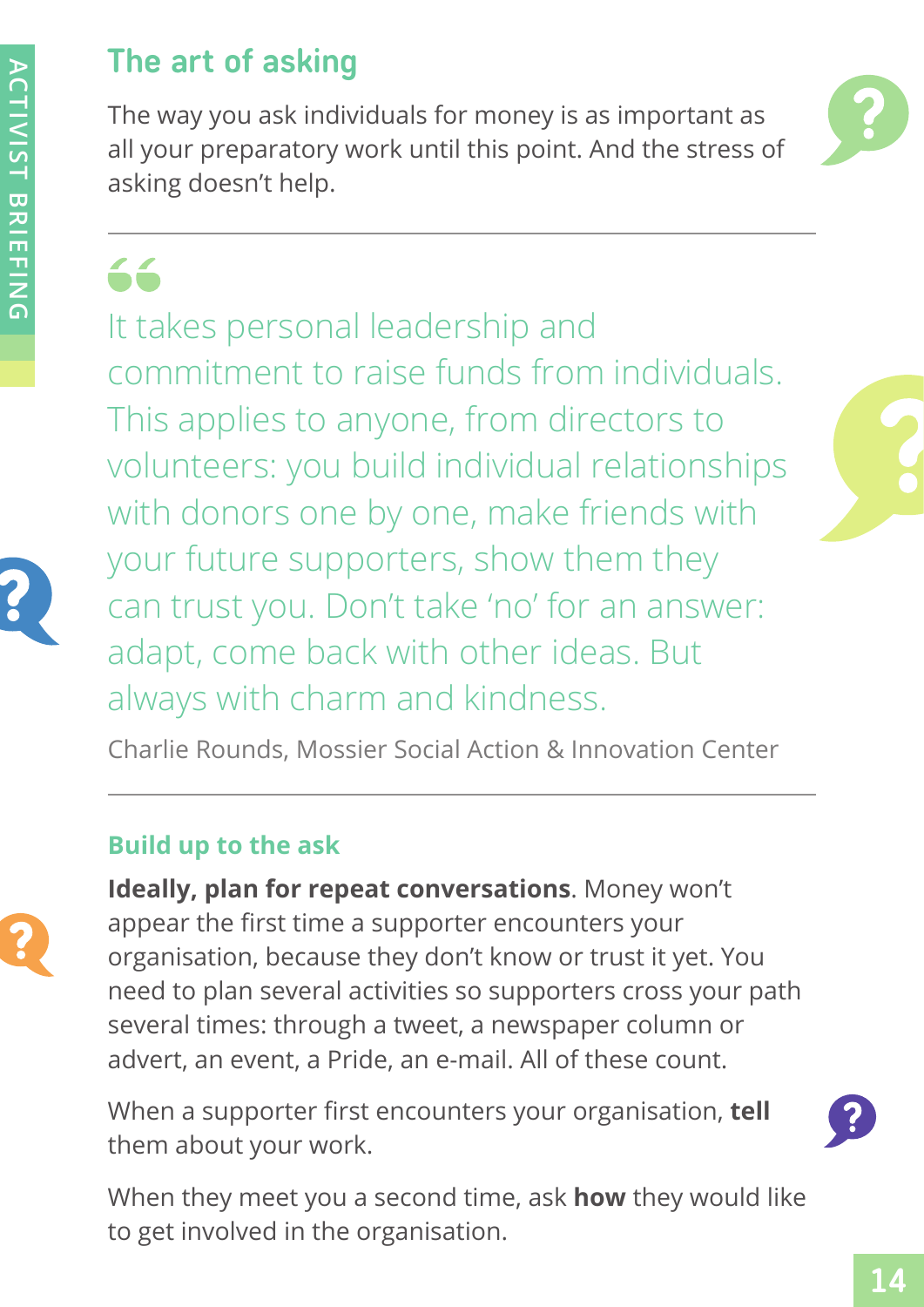When they meet you a third time, and if they previously indicated they wanted to help, **ask**.

# **Ask**

Countless books, articles and blog posts will help you ask individuals for money. This briefing doesn't offer exhaustive advice, but consider these three aspects:

- **1. Openness about your work:** Be clear and open about what you need the money for and how it will be used. If you're fundraising for your core budget and don't want to commit donations to a specific project, explain how you work in detail, and why you're the best organisation to do what you do.
- **2. Openness about your needs:** Be clear and open about what it costs to do your work, and what money you already receive from governments or other sources. Help donors understand how their donation will fit in the big picture.
- **3. Openness about their donation:** If you ask someone to give €100, they'll feel inadequate if they can only give €10, and you'll have missed an opportunity if they could have donated €1,000. Instead, ask an open question: "How much do you feel you can contribute today? Any amount will be helpful." And next time, ask if they would like to donate a little more.

# **Thank**

# **"Say 'Thank you'": important for children,** *vital* **for**

**fundraising**. Will first-time donors want to give again if you don't acknowledge their first gift properly? Will repeat donors continue to trust your organisation if your thanks are too obviously mechanical, or if you forget to acknowledge that they've supported you for the last five years?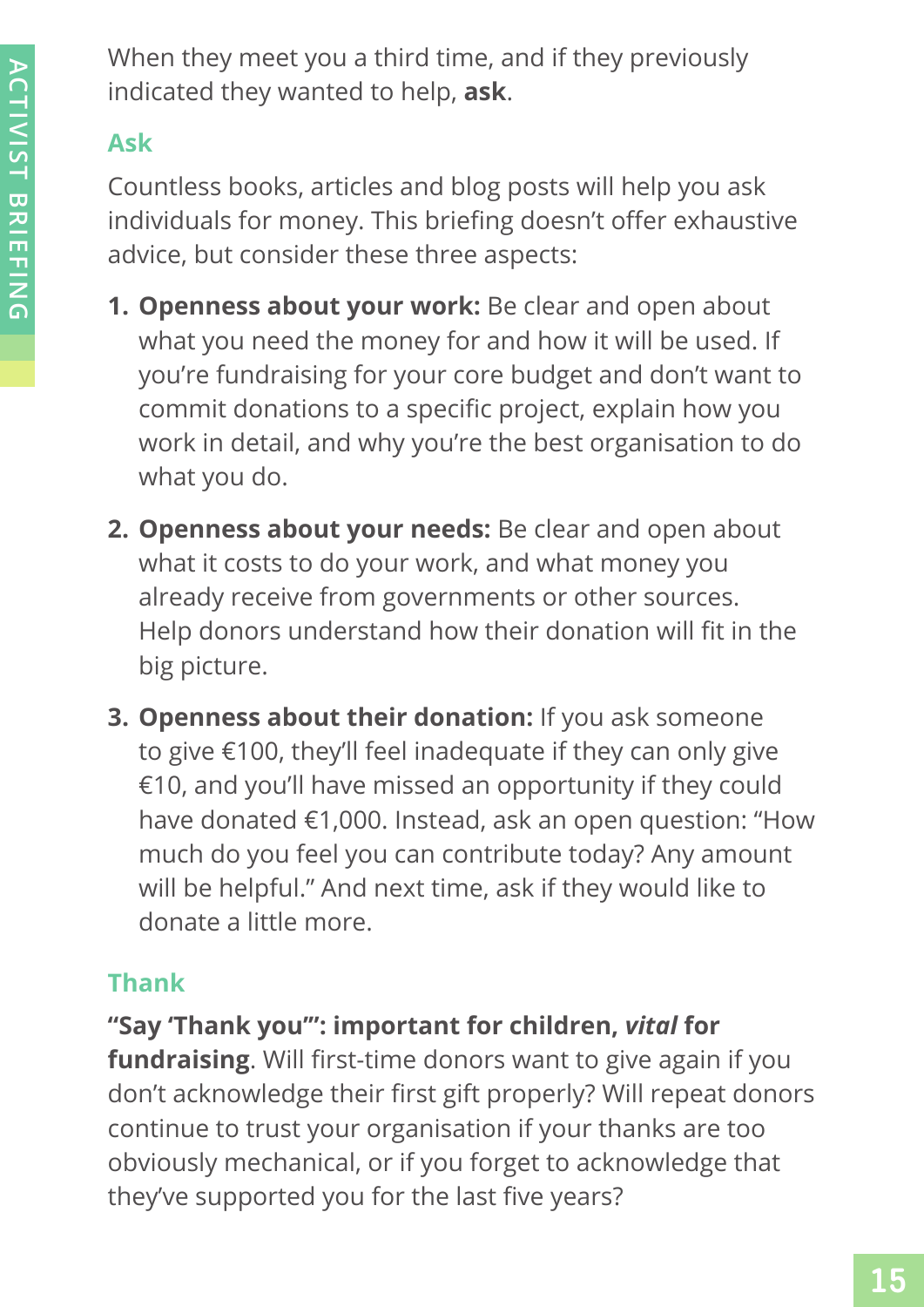<span id="page-18-0"></span>Thank donors by showing them your results: a Pride that could take place thanks to them, a shelter opened, a book published, an archive centre saved from destruction. Tell donors this is what they helped achieve, and how important their support has been. Mean every word.

There are many channels to thank donors: e-mail, letter, tweet, face-to-face thanks, making a phone call… Whatever approach you choose, it's essential to genuinely acknowledge every single donation.

# **The best way to learn: Donate yourself!**

**Even if it's a small amount, go ahead and donate to an organisation or cause you care about (LGBTI or not!), and see how it feels.**

Is it easy to find the right page online? Is it a pleasure to buy merchandise from that organisation? Are they reassuring? Do they make you want to donate? Is it easy, clear, fast? Do you know how your money will be used? What information did you get after donating: is it enough? In the right tone? Does it make you feel like donating another time?

Simply doing this will help you walk a mile in your donors' shoes, and help you understand their perspective. An invaluable experience to design your own fundraising.

# **Managing donors**

The last area that should receive your attentive care is the way you manage data linked to your fundraising. This means, first, **a purpose-built file or database** of donors allowing you to list all existing donors along with their personal details, donation history, and relationship to you. And second, a solid process to interact with donors, and use and update this file every time.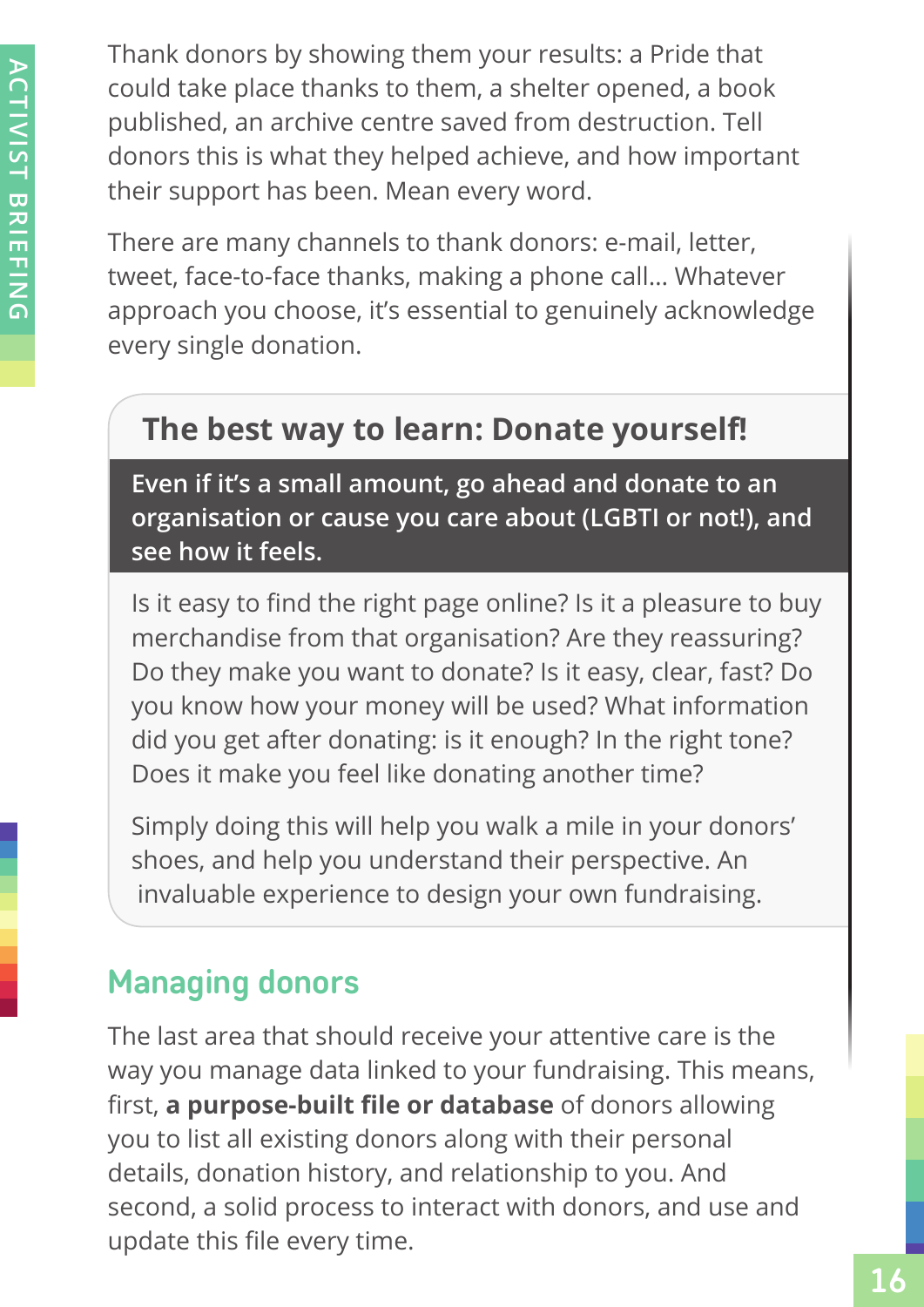Right after thanking, be sure to **track incoming donations**. One organisation we spoke to had received money on their bank account, but didn't know how donors had been invited to donate. This complicates thanking them and staying in touch.



**Update your database frequently** so information about your donors remains accurate. Log all relevant information: one organisation we spoke to keeps a database of thousands of donors, but regret not tracking donors' communication preferences (whether they prefer being contacted by e-mail, letter or phone).

**Secure your data**. You're responsible for making sure you comply with applicable laws when collecting and processing this data (including the EU General Data Protection Regulation if you are in the EU). This probably means having donors' consent for their data to be processed. It also means protecting your donors' data from theft or hacking (see **Mismanaging data** in the table below).

**Use your data well**. One organisation we spoke to wanted to thank a donor for their bank transfer. They sent a thankyou letter to the address linked to the bank account, which was… the address of the donors' parents, to whom the donor wasn't out yet. (Thankfully, the standard envelope hadn't been opened.) To avoid this from happening, take the time to list how donors want to be contacted, and abide by their wishes.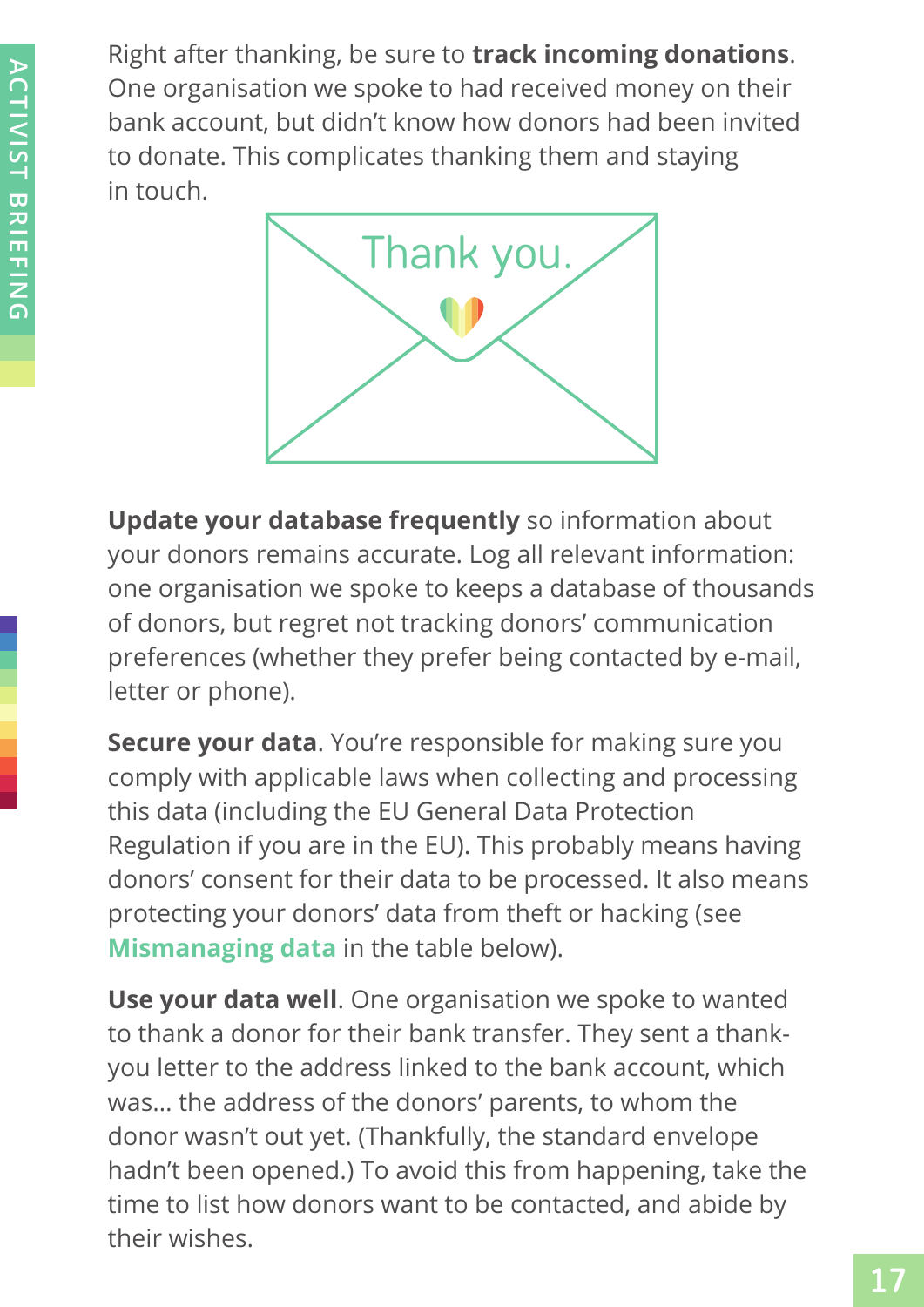# <span id="page-20-0"></span>**Avoid these common risks**

Like everything, raising money from individual donors involves some risk – ranging from wasting your time, money or energy to (very rarely) landing in serious legal trouble.

# **Starting fundraising without your organisation's full support.** Some of your fellow staff, board or volunteers may question the utility of fundraising, undermining your efforts.

# **The risk Reducing or avoiding the risk**

It's important that everyone (or at least the vast majority) in your organisation support the effort. Fundraising is hard enough without having to convince or negotiate with your own board or colleagues.

Talk with your whole team about why fundraising is important, how it can contribute to your organisation, and build your community in unique ways. It's also a matter of governance: who will be responsible for fundraising? Your staff, your board, both? All three have advantages, and agreeing on this sometimes requires extensive discussion.

Also consider starting small: it's better to start with small, successful projects to demonstrate the value of fundraising. This will help you build a culture and habit of fundraising in your organisation.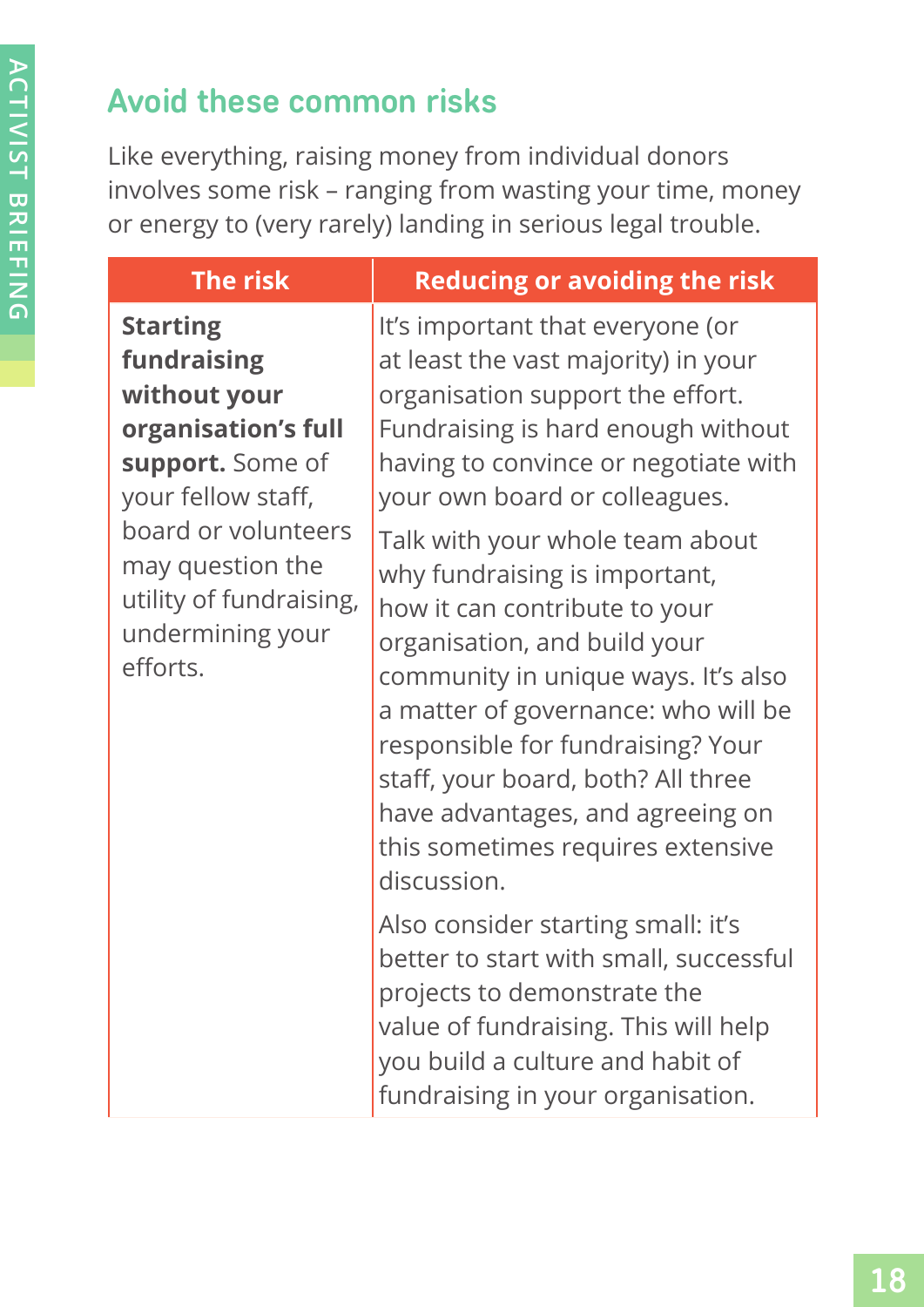| <b>The risk</b>                                             | <b>Reducing or avoiding the risk</b>                                                                                                                                                                                                                                                                                                                                                                                                                                                                                                                                                                                                                                                                                                                                                        |
|-------------------------------------------------------------|---------------------------------------------------------------------------------------------------------------------------------------------------------------------------------------------------------------------------------------------------------------------------------------------------------------------------------------------------------------------------------------------------------------------------------------------------------------------------------------------------------------------------------------------------------------------------------------------------------------------------------------------------------------------------------------------------------------------------------------------------------------------------------------------|
| <b>Thinking</b><br>fundraising is only<br>one person's job. | Fundraising isn't a task, it's a<br>system.<br>Here are things that can be one<br>person's job: creating messages;<br>organising a fundraising event;<br>managing the donor database;<br>updating your website or social<br>media; thinking of your next<br>fundraising campaign. But all of<br>these are included in fundraising,<br>and each requires different skills.<br>Furthermore, everyone in your<br>organisation – staff, board,<br>volunteers – should be able to ask<br>for money. Why is this important?<br>Because if it's only one or two<br>people's jobs, when they leave, your<br>organisation will lose that skill.<br>So make sure everyone in your<br>organisation can articulate its<br>mission and impact in their own<br>way, and that newcomers learn this<br>too. |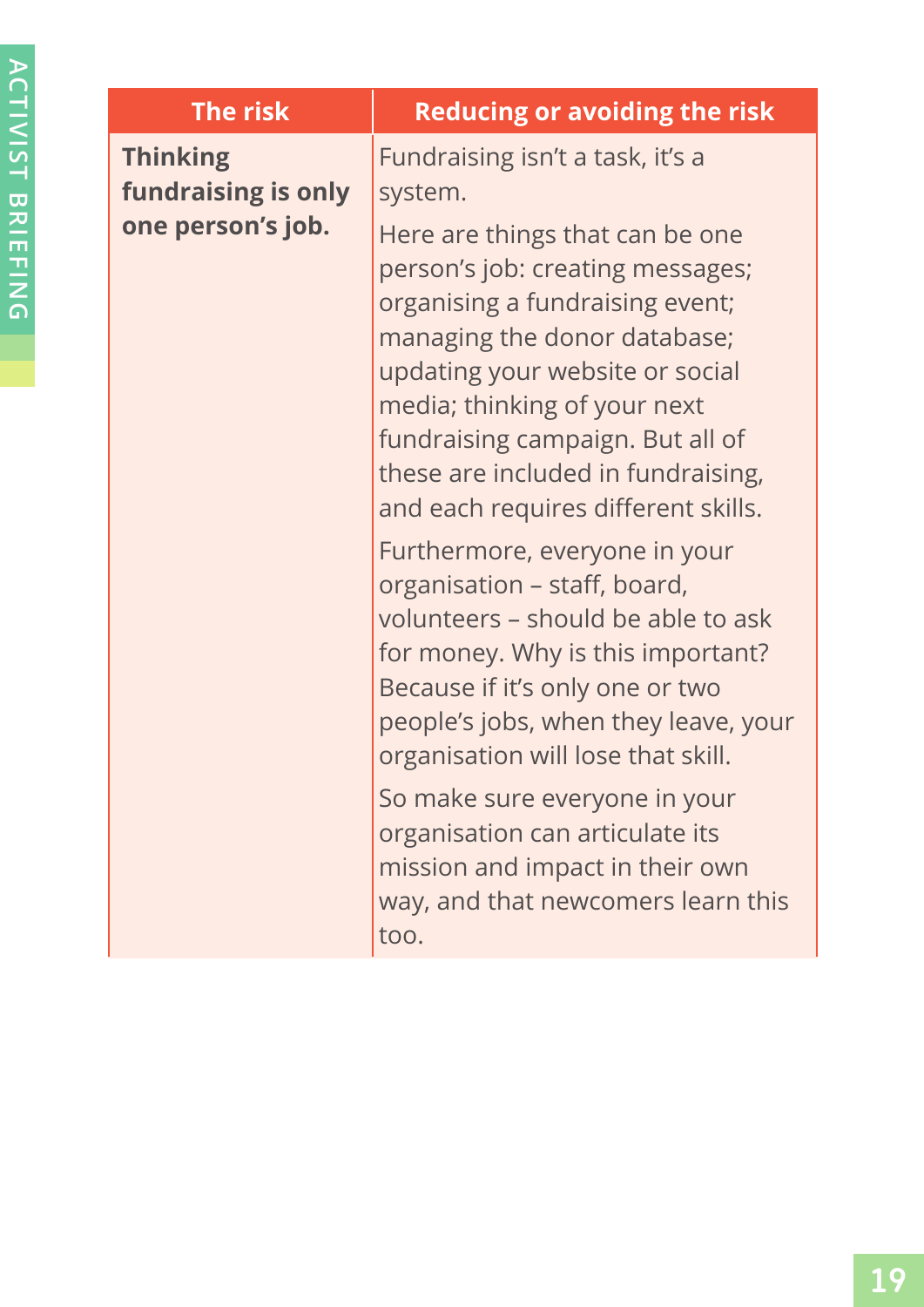| <b>The risk</b>                                                                                                                                                                                                                                                                                                                                                         | <b>Reducing or avoiding the risk</b>                                                                                                                                                                                                                                                                                                                                                                                                                         |
|-------------------------------------------------------------------------------------------------------------------------------------------------------------------------------------------------------------------------------------------------------------------------------------------------------------------------------------------------------------------------|--------------------------------------------------------------------------------------------------------------------------------------------------------------------------------------------------------------------------------------------------------------------------------------------------------------------------------------------------------------------------------------------------------------------------------------------------------------|
| <b>Underestimating</b><br>the costs, or<br>overestimating<br>the return on<br>investment.<br>The costs can be<br>greater than you<br>had anticipated (for<br>example, spending<br>too much on an<br>event), and/or you<br>can invest in these<br>costs and see little<br>funding materialise<br>in return (for<br>example, the event<br>doesn't generate<br>any money). | Plan your fundraising strategy as<br>best you can, research your target<br>donors thoroughly, and plan to<br>raise funds over a long period.<br>Also remember that "returns" don't<br>include money alone: fundraising<br>helps grow your base of supporters,<br>and make LGBTI communities more<br>resilient and more likely to support<br>themselves.                                                                                                      |
| <b>Mismanaging data.</b><br>Data about your<br>donors could be<br>sent to the wrong<br>people (by mistake<br>or willingly), leaked,<br>hacked or stolen.<br>This is a grave risk<br>for your donors'<br>own privacy, as<br>well as for your<br>reputation (see<br>below).                                                                                               | Before collecting and storing data<br>(names, addresses and e-mails,<br>payment details), make all<br>reasonable arrangements to keep<br>it safe from hackers, thieves, or a<br>hostile government (don't store this<br>database on a laptop you take to<br>the airport of an unfriendly country,<br>for example). Otherwise, don't build<br>a database of donors. It will make<br>your fundraising more difficult, but<br>your donors' safety is paramount. |
|                                                                                                                                                                                                                                                                                                                                                                         |                                                                                                                                                                                                                                                                                                                                                                                                                                                              |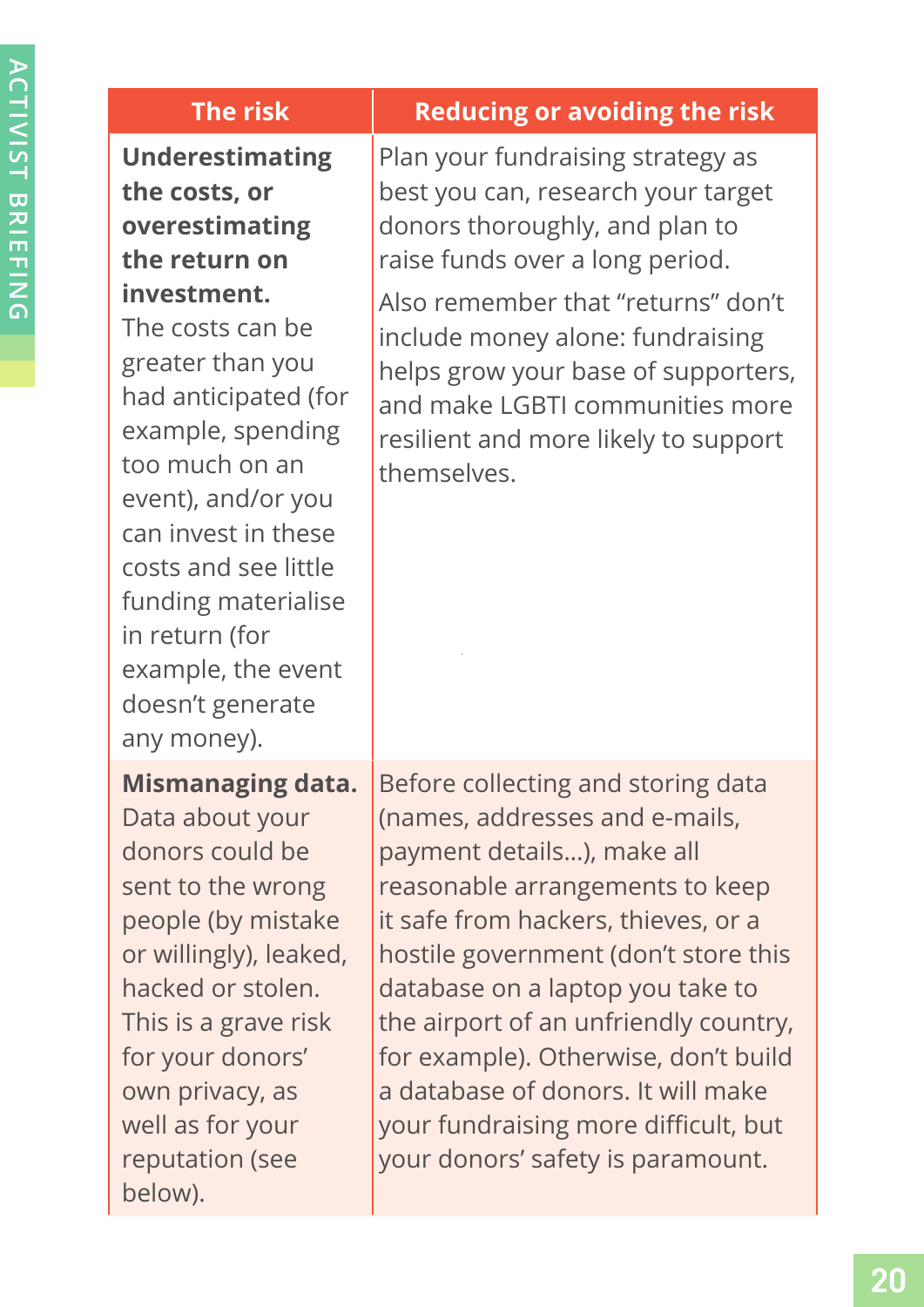# **Going against the law or facing hostile authorities.**

You can run afoul of complex laws on financing or money laundering, or authorities can try to shut down your campaign, or confiscate the money you collected.

#### **The risk Reducing or avoiding the risk**

This is rare, but it could happen. From the start, study the applicable laws or get professional advice on what rules you must observe when collecting money from individuals. The ministry of justice, larger NGOs or professional fundraisers could all be good sources of information.

Do authorities make it hard for you to fundraise from individuals? Consider changing your legal form or creating a new one specifically for your campaign; hosting your campaign with a large, respected and stable NGO; or basing your campaign abroad. In any case, don't put yourself, your team or your donors at risk.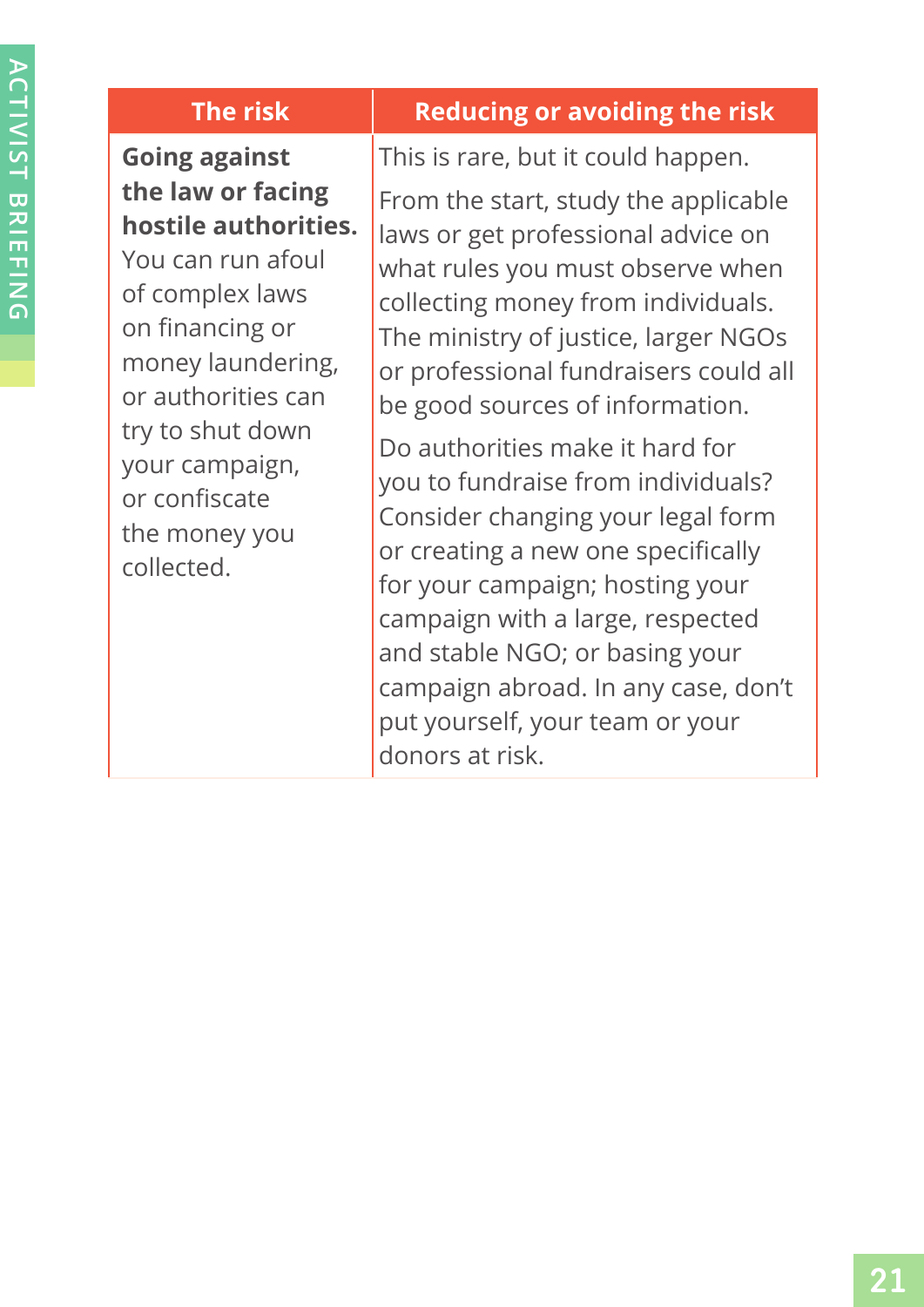| <b>The risk</b>     | <b>Reducing or avoiding the risk</b>   |
|---------------------|----------------------------------------|
| <b>Harming your</b> | Be prepared, and don't start           |
| reputation.         | fundraising without proper             |
| Fundraising isn't   | organisation and resources.            |
| straightforward,    | Remember that raising money            |
| and can be done     | relies on donors believing in your     |
| badly. This can     | cause, and trusting you and your       |
| include poor        | organisation. This trust is hard to    |
| communication,      | gain in the first place, and very hard |
| not enough time     | to rebuild.                            |
| to thank donors,    | So learn more about fundraising,       |
| not explaining well | test your ideas, plan your             |
| enough what your    | fundraising campaigns with             |
| needs are or how    | experienced people, seek external      |
| the money will be   | advice, and take a step back to        |
| used, suffering a   | check that you planned to avoid        |
| data breach Any of  | problems - or can face them if they    |
| this could damage   | arica                                  |

# **Even more useful resources!**

your organisation's

reputation.

**ACTIVIST BRIEFING ACTIVIST BRIEFING**

#### **Obtaining technical assistance (training, coaching…)**

arise.

- **ILGA-Europe** helps LGBTI organisations in Europe and Central Asia explore fundraising from individual donors, understand how it can apply to their context, and access relevant resources, including training and technical assistance. Please get in touch with our Fundraising Manager at **donate@ilga-europe.org**.
- Charlie Rounds and his team at the **Mossier Social Action & Innovation Center** are seasoned consultants who can help you set up, run and improve your fundraising.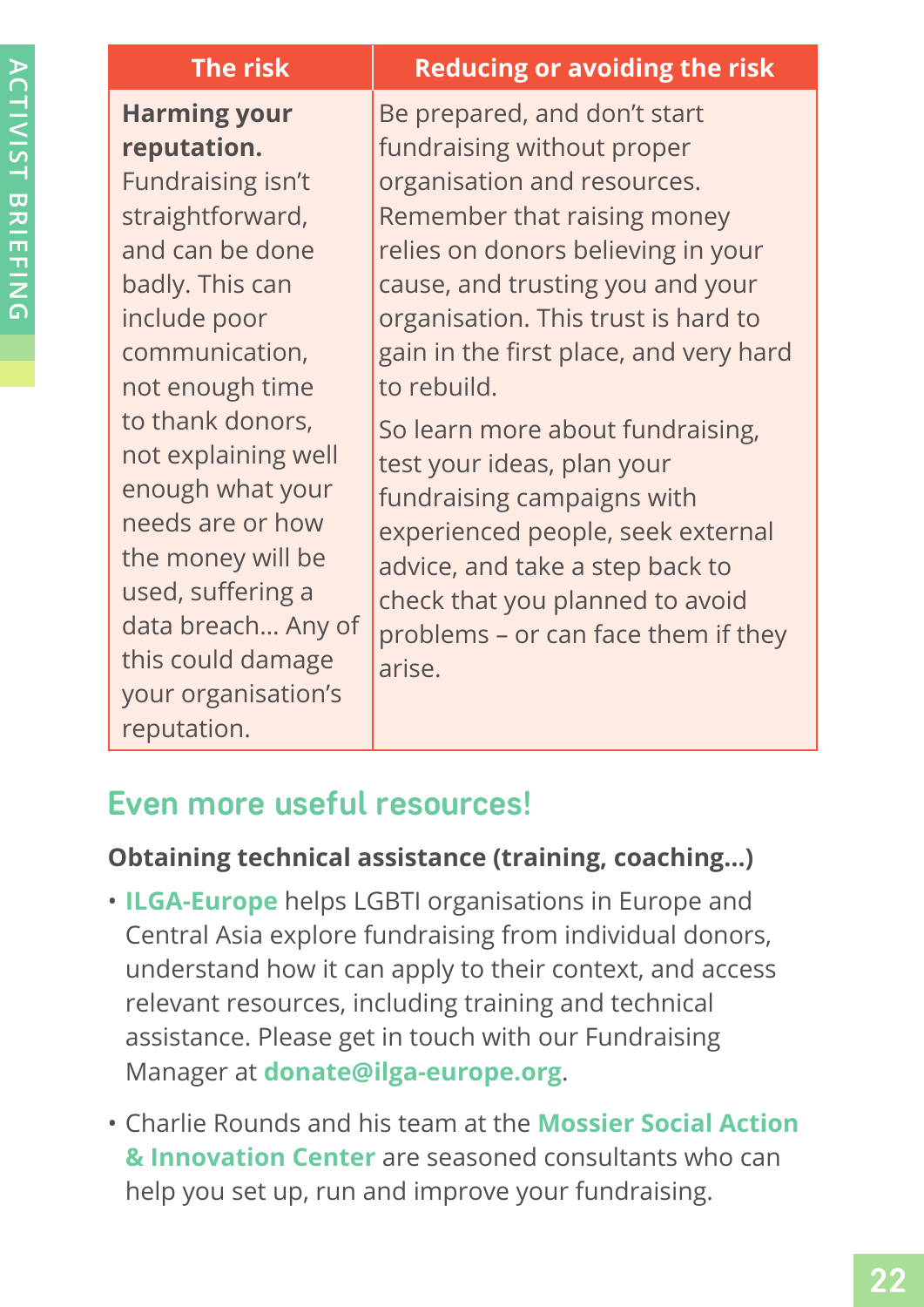# **Obtaining funding**

# **Don't wait for funders**

If you have ideas and the motivation to start fundraising, don't wait for a funder! There are countless things you can do without additional funding, including vital preparatory work. While you wait for funding that may not come, opportunities might disappear.

- First and foremost, talk to your existing funders.**3** They know you already, and may be interested in helping you develop a fundraising programme.
- If your existing funders aren't keen to help you develop your fundraising, the **Global Philanthropy Project** offers a **global list of funders** who support or have supported LGBTI work. They may be interested in supporting your fundraising efforts.

# **A final word: Try!**



Strategy and careful planning are important… But there is also great value in seizing opportunities and just trying out fundraising: if you've read this guide and briefing, and if you're eager to start and see an opportunity, go ahead and try! Some spontaneous ideas can hold a lot of value, as can learning from mistakes. Seizing opportunities can generate a lot of energy, interest, momentum… and donations.

3. Governments and international institutions are usually less keen to support individual fundraising efforts, although this may vary. Private foundations are more likely to be open to the suggestion.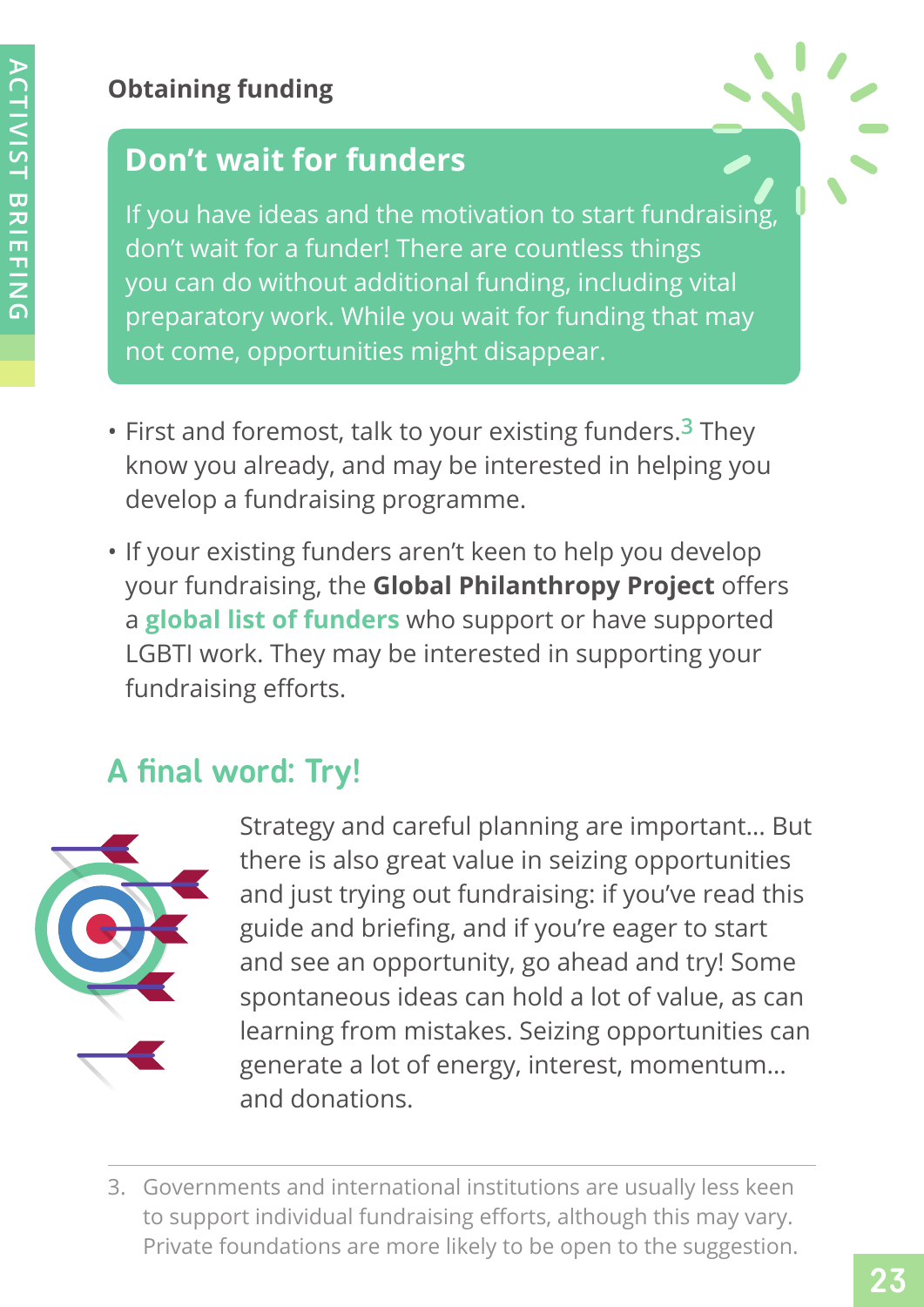# <span id="page-26-0"></span>**2. The funder's briefing: Current and future considerations for the field 15 min. read**

Coordinated efforts to support LGBTI fundraising in Europe started around 2013, and these efforts have borne fruit. Now four years later, early initiatives and conversations are taking place in different parts of the movement, and three convergent trends point to the growing importance of fundraising:

- **Grantees want to diversify funding.** Continent-wide, LGBTI organisations have felt the post-2009 decrease in public funding for their issues. Private funding has developed, but remains competitive.
- **Grant-makers want to increase grantees' sustainability.** Although this is nothing new, funders encourage grantees to seek money from different sources, or generate it through different models. Fundraising is one of them, and provides one piece of the long-term, large-scale puzzle of movement-wide sustainability.

• **The comeback of community organising.** In a context of increasing liberalisation and globalisation, many LGBTI activists recognise the importance of caring for one another, and go back to the grassroots to organise their community. (This also carries the minor risk of a divided community in which well-established, mainstream organisations receive state or international funding, or fundraise from a few rich donors; and more radical, social justice-oriented organisations fundraise from their community or less-endowed foundations.)

**One overarching need emerges: buttress the development of fundraising in the European and Central Asian LGBTI movement.** This promises a twofold return on investment.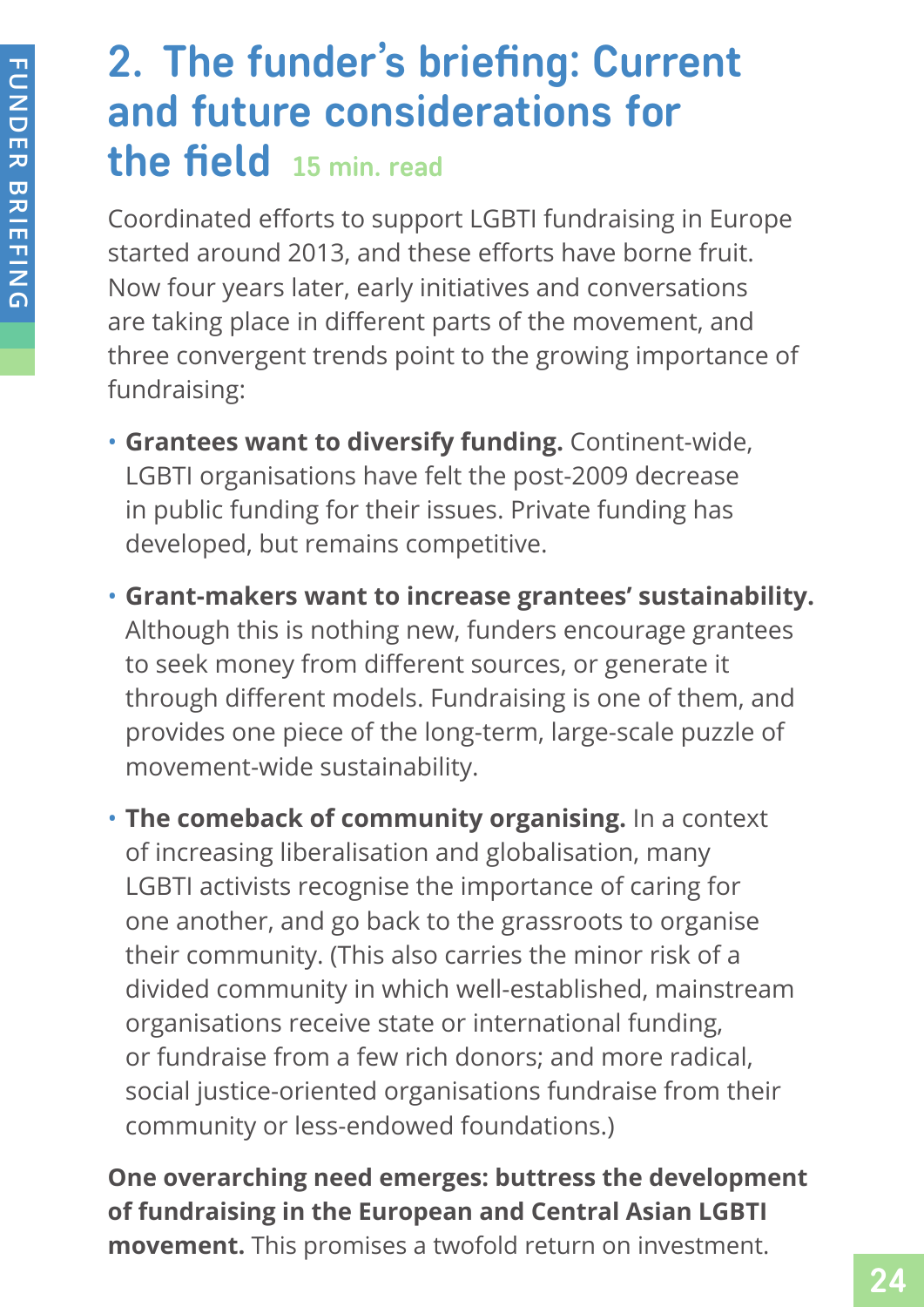<span id="page-27-0"></span>Financially, it will encourage organisations to raise their own funds and reduce their dependence on traditional funders. Community-wise, it will create a cycle of communitybuilding that will reinforce organisations' connection to their constituency and circles of supporters, an investment that will have positive effects on hearts and minds over several years.

To serve this overarching need, two complementary objectives emerge: in the short term, increase some organisations' capacity to fundraise. In the long term, develop a strong regional ecosystem to nurture LGBTI individual fundraising.

# **The 5-year view: Increase organisations' capacity to fundraise**

# **The challenge**

Most organisations raising funds from individuals do so through one-off projects. They forgo both culture and infrastructure, and fail to cultivate expertise and skill.

# **Culture and infrastructure**

First, encourage grantees to see fundraising as both culture and infrastructure (arguably the main point of this guide). Fundraising efforts may start as one project; but producing financial benefits over time requires creating **a culture of fundraising** in the organisation (all or most staff, board and volunteers can make a case for small financial support to strangers, and recognise the importance of fundraising).

Beyond organisations themselves, creating this culture requires making it increasingly normal for activists to ask for money, and for the public to be asked and give.

It also requires **the right infrastructure** to steer and manage fundraising efforts: software, skills and procedures to plan fundraising, track donations, manage donors and communicate.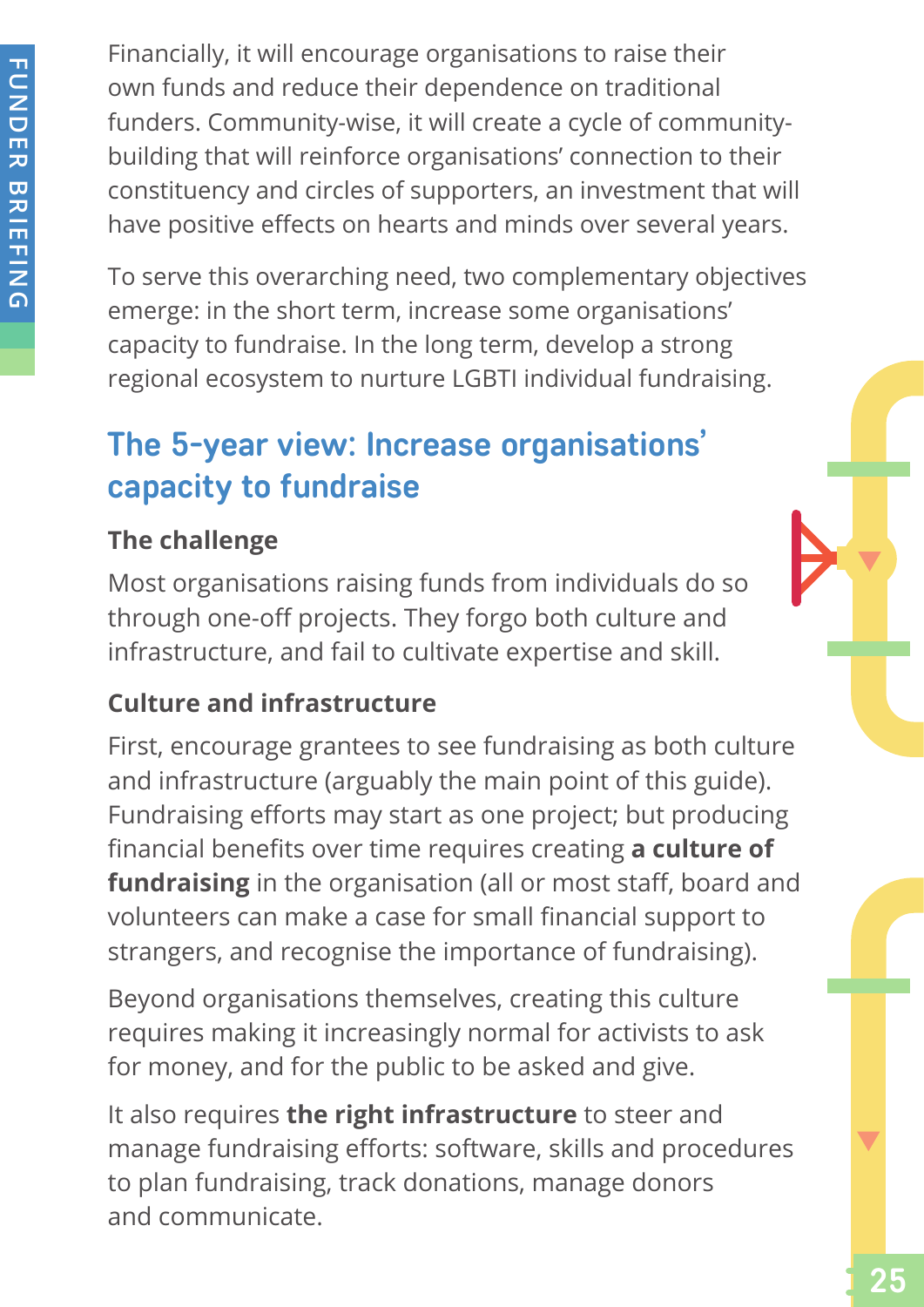# **Expertise and skill**

Second, encourage the creation of **talent pipelines**: generate fundraising expertise and skills through technical assistance such as training courses or coaching, and allow LGBTI organisations to retain people with those expertise and skills so they crystallise learning and help grow the organisation. This means, in part, allowing your grantees to pay highly-qualified staff attractively so they remain in the organisation.

LGBTI organisations and their funders credited **technical assistance** – training courses and individual coaching – for some, much, or great progress in fundraising efforts. Technical assistance can benefit one-off projects; but its most impactful use is in helping LGBTI leaders recognise the importance and value of fundraising. The more specific the assistance, the more useful:

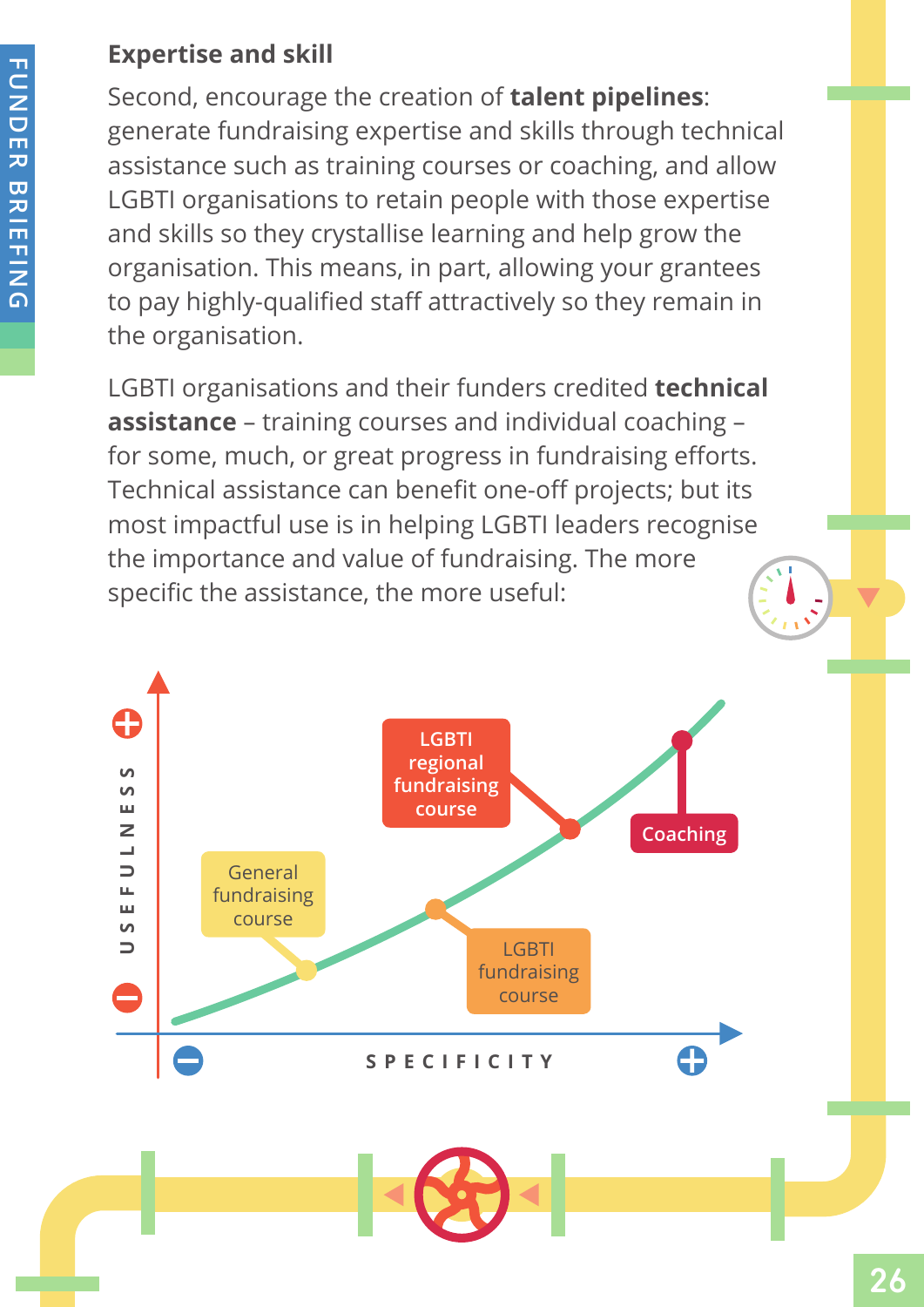Without the appropriate skill and expertise pipelines, organisations will burn resources by continuously recreating, regenerating or re‑hiring those skills and expertise, paying a compounded price for talent loss.

For best results, technical assistance should be multi‑pronged. For example, a training course should be followed by individual coaching; or coaching be complemented by peer exchange and learning among fundraisers in comparable countries. Both approaches will help crystallise learning, and ensure these investments genuinely pull LGBTI organisations upwards.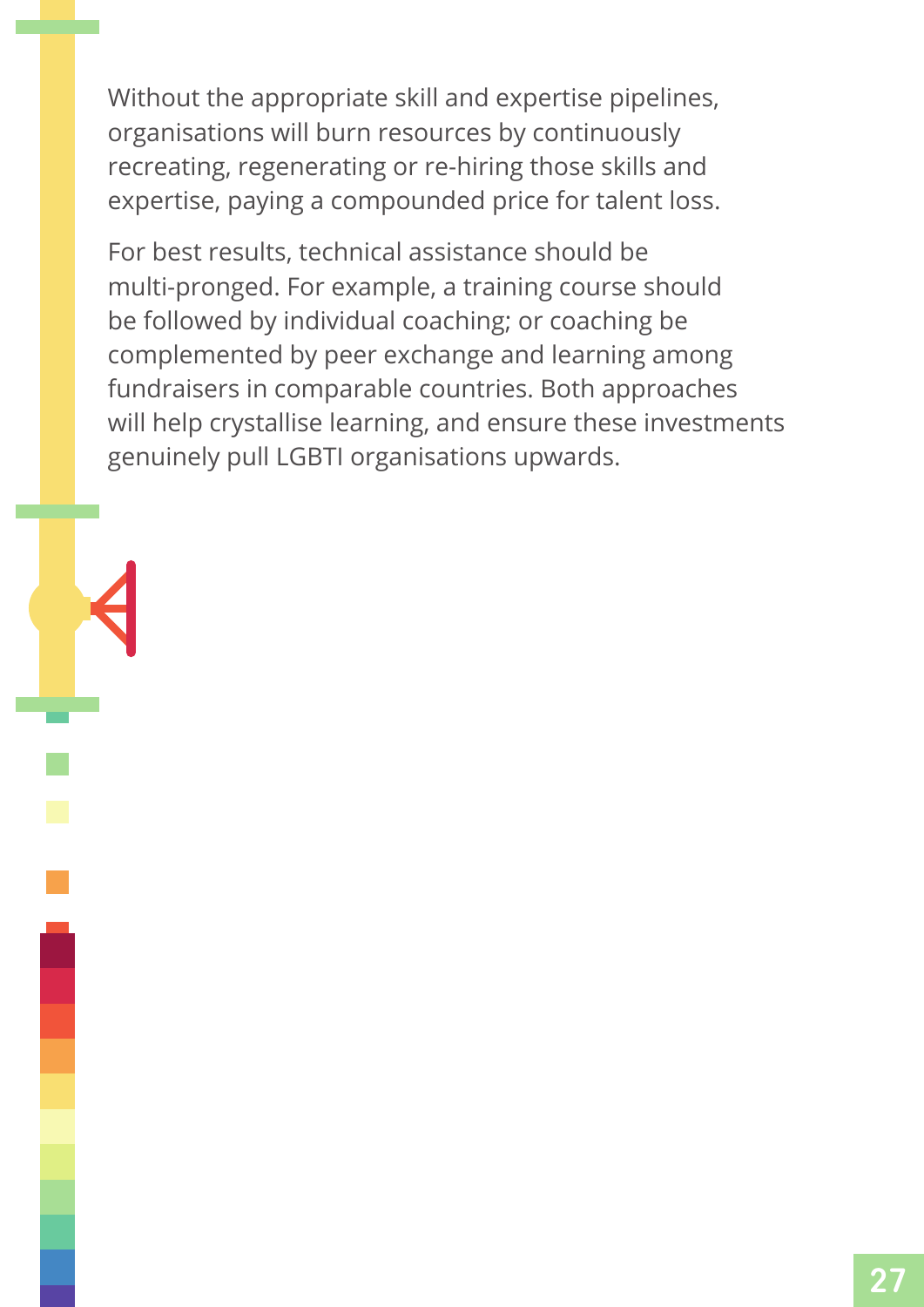# <span id="page-30-0"></span>**The 10-year view: A strong ecosystem for LGBTI fundraising from individuals**

# **The challenge**

LGBTI organisations in Europe and Central Asia don't have the fundraising ecosystem as charities do in Anglo-Saxon countries: guides, training courses, conferences and other experience-sharing programmes, consultants, abundant professional expertise, and generally high skill levels.

Such ecosystems are essential (a) to generate expertise and skill, (b) for practitioners to share and cross-pollinate their knowledge and actions, and (c) for a movement to value learning, improvement and excellence.

These ecosystems also hold the promise of long-term return on investment: once established, they offer a movement-wide culture of perpetual learning, improvement and excellence. **In short, a fundraising ecosystem will buttress the LGBTI movement's long-term strength and independence**.

Reproducing the U.S. or British ecosystems for LGBTI fundraising in Europe and Central Asia won't work: they're inseparable from their respective single legal and tax frameworks, single language, and single culture. But a regional ecosystem is both desirable and realisable.

How do we build an ecosystem? By supporting effective fundraising where it happens (see **The 5-year view** above), and fostering a movement-wide culture that feeds on and nourishes fundraising initiatives.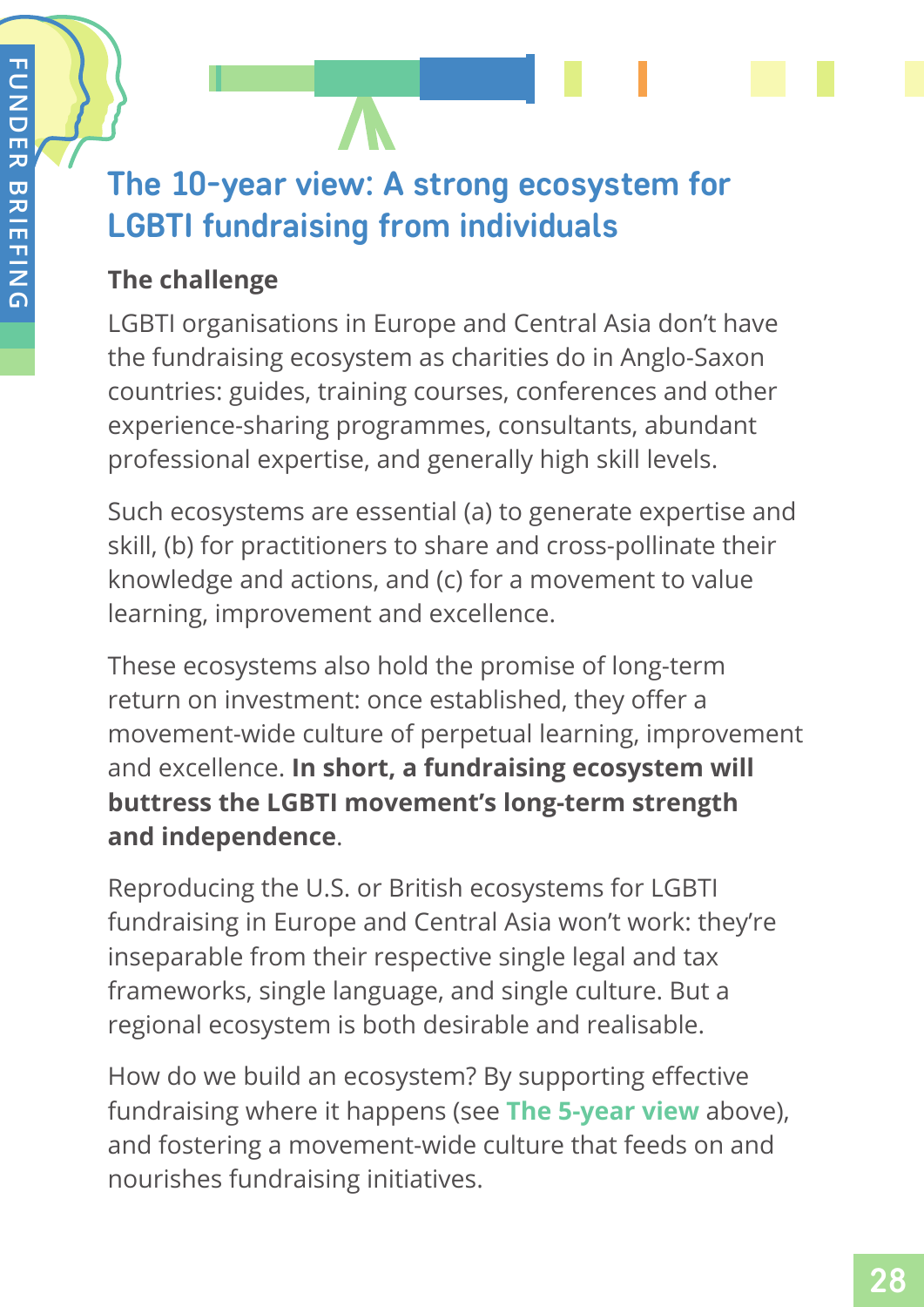# **Fostering a movement-wide culture of effective fundraising**

"Culture" is about linking individual initiatives, and painting a shared vision for them to exist in.

Fostering a regional culture of effective fundraising means starting and fuelling conversations between practitioners. This can take the form of **communities of practice** in which fundraisers exchange with peers from comparable countries to improve their practice. This can take the form of a single workshop on fundraising at a conference, regular online conversation, a series of training courses… It doesn't have to be formal or official. Since this will compete with countless urgent priorities, it will only work if the urge partly emerges from fundraisers themselves, and if there's a clear benefit for cohort members to take part over time.

This comes in addition to **continued technical assistance**, particularly coaching. Training courses only provide value if they are specialised/localised, or part of a long-term programme for a stable cohort. Both coaching and a cohort approach can help deal with failures and personal embarrassment, which can be great and require genuine support. This assistance should encourage taking smart and calculated risks. And any form of technical assistance is best provided in tandem with another to crystallise learning.

It also entails **generating local expertise**, for example by inviting "star" fundraisers to provide trainings to their peers in the same region and with similar languages. This also means enabling grantees to hire and retain staff with fundraising expertise and skill.

Finally, fostering such a culture ideally requires grant-makers to **loosely coordinate** actions and priorities, if only by discussing them at appropriate forums (such as within the Global Philanthropy Project, at ILGA-Europe's annual donor conferences, or in Ariadne)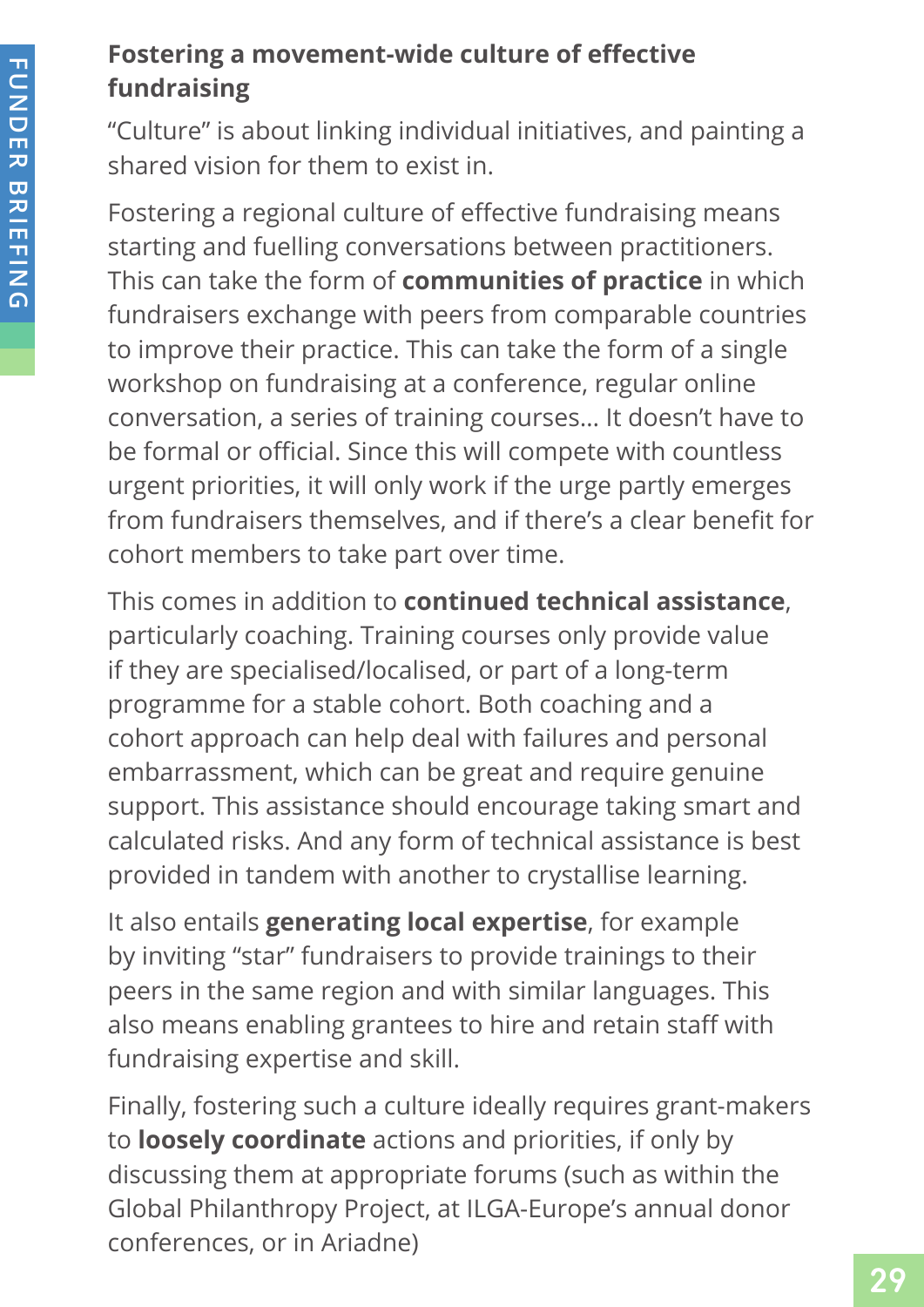# <span id="page-32-0"></span>**What can I do today?**

# **The challenge**

If you'd like to support the development of fundraising among LGBTI organisations, both funders and grantees have considered the following helpful:

**• Provide seed funding** for grantees seeking to start fundraising. This could be 100% of the funds to strategise, plan and produce communication materials for one fundraising campaign; 75% of the funds to host a first fundraising gala; or 50% of a full-time development officer position for an organisation which demonstrated its ability to fundraise. These funds should be flexible, and allow grantees to meet unforeseen challenges when getting their fundraising off the ground. In short, (project, or preferably core) grants should allow grantees to spend adequate time and resources on fundraising.

# **Encourage building local donor bases**

The philanthropic sector sometimes facilitates fundraising from locations with higher "giving scores", such as the United States. This makes for quick wins, but happens at the cost of building donor bases in countries where changed hearts and minds greatly matter. Fundraising locally is a much sounder long-term investment.

**• Provide matching funding** for grantees to fundraise two, three or more times the amounts donated by individuals. This is greatly encouraging for both the organisation and individual donors. It's also very effective: research has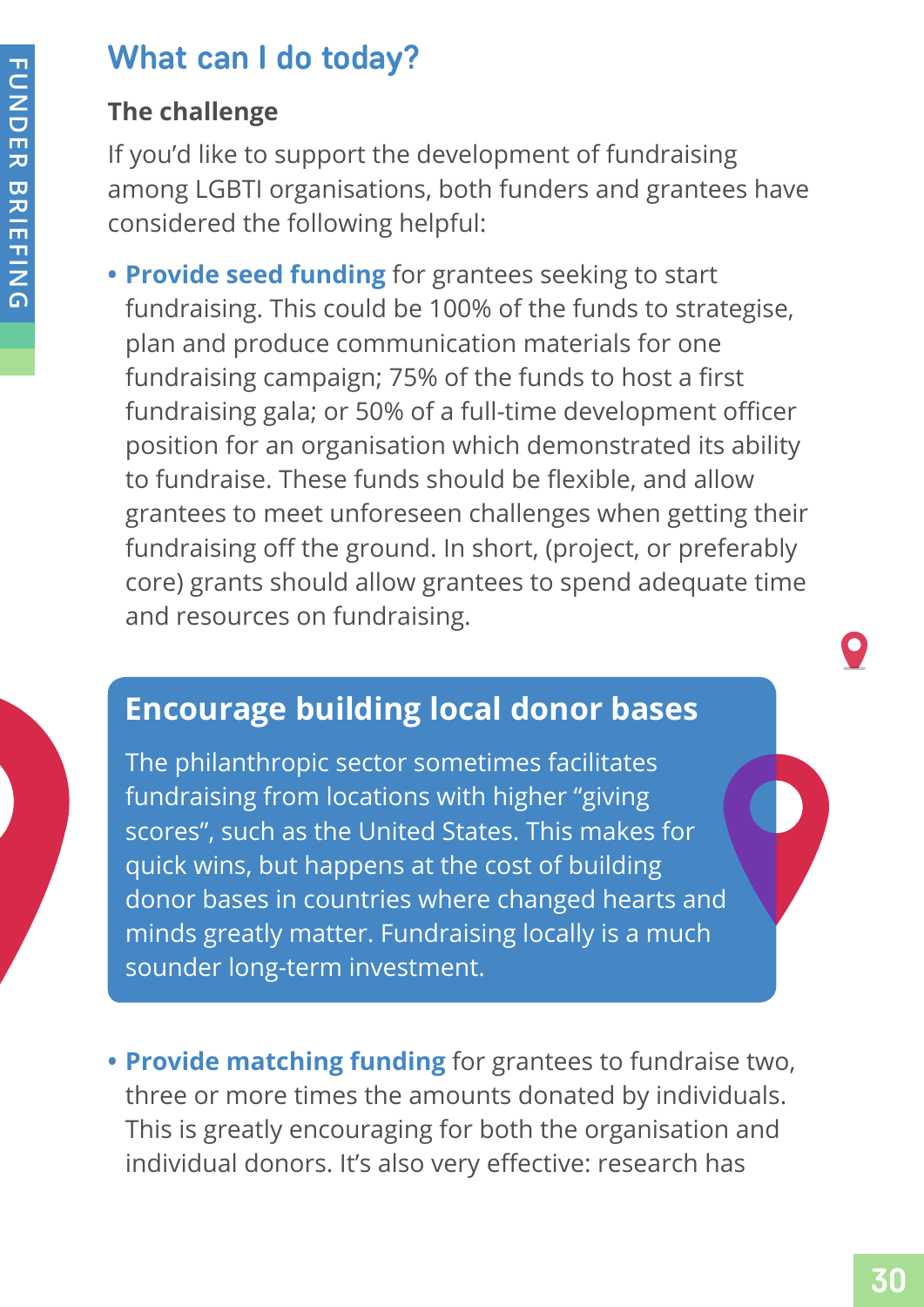shown that the presence of "lead funders" in a matching funding scheme directly increased individual donations.**4**

- **Fund technical assistance** for grantees seeking to learn about fundraising, planning campaigns, managing donors, using special software, improving their ask, or all these. Training courses should be as context-specific as possible, and are best deployed for a stable cohort of learners who will learn together over several months. Offer individual coaching to grantees demonstrating good potential for improvement. Ideally, offer multiple complementary forms of technical assistance, always in consultation with grantees to identify the best form of assistance.
- **• Support network-wide efforts** to develop a culture of fundraising. This includes sharing good practices, peer learning and communities of practice among grantees, funders, and both together.

<sup>4.</sup> "Matched Fundraising: Evidence from a Natural Field Experiment" (*Journal of Public Economics*, 2011, available from **http://bit.ly/1q98t4F**)